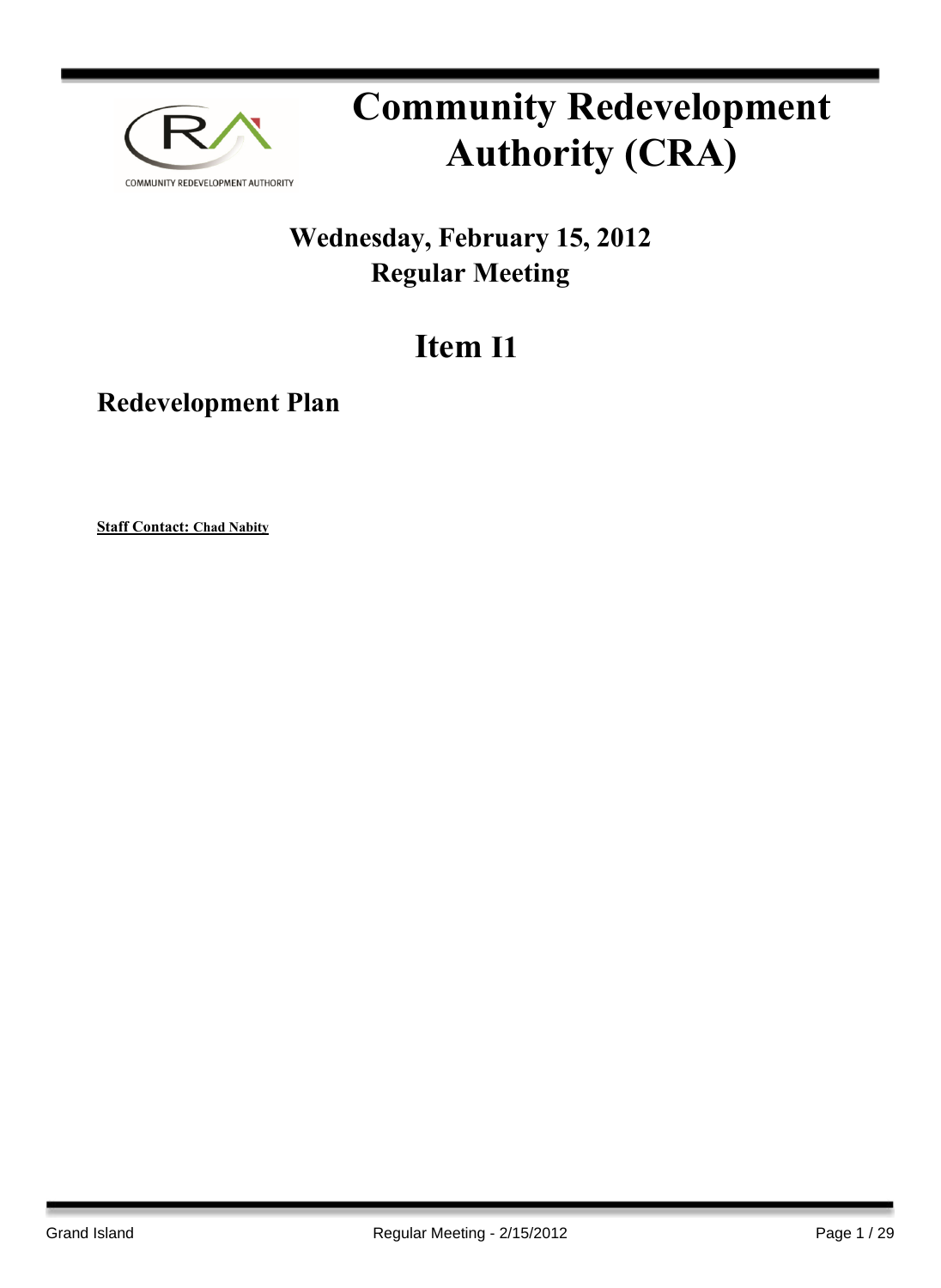# **Redevelopment Plan Amendment Grand Island CRA Area #2 December 2011**

**The Community Redevelopment Authority (CRA) of the City of Grand Island intends to amend the Redevelopment Plan for Area #2 with in the city, pursuant to the Nebraska Community Development Law (the "Act") and provide for the financing of a specific infrastructure related project in Area #2.**

#### **Executive Summary: Project Description**

THE RENOVATION OF THE HOWARD JOHNOSONS CONVENTION CENTER, HOTEL AND RESTAURANT AT 3333 RAMADA ROAD AND THE SUBSEQUENT SITE WORK, UTILITY, ENGINEERING, LANDSCAPING AND PARKING IMPROVEMENTS NECESSARY FOR THE RENOVATION AT THIS LOCATION.

The developer intends to use Tax Increment Financing to aid in renovation of the convention center, hotel and restaurant at this site. The developer is trying to attract a national chain restaurant as an anchor to the convention center and hotel. This is Grand Island's largest convention space and in need of substantial renovation. This project would not be possible in an affordable manner without the use of TIF.

The site is owned by the developer. All site work, demolition and utilities will be paid for by the developer. The developer is responsible for and has provided evidence that they can secure adequate debt financing to cover the costs associated with the acquisition, site work and remodeling. The Grand Island Community Redevelopment Authority (CRA) intends to pledge the ad valorem taxes generated over the 15 year period beginning January 1, 2014 towards the allowable costs and associated financing for the acquisition and site work.

## **TAX INCREMENT FINANCING TO PAY FOR THE ACQUISTION OF THE PROPERTY AND RELATED SITE WORK WILL COME FROM THE FOLLOWING REAL PROPERTY:**

**Property Description (the "**Redevelopment Project Area")

This property is located at the northwest corner of South Locust Avenue and U.S. Highway 34 (Husker Highway) in southern Grand Island. The attached map identifies the subject property and the surrounding land uses:

 **Legal Descriptions** Lot 11 of Woodland Second Subdivision, An Addition to the City of Grand Island, Hall County Nebraska excepting a therefrom a tract of land more particularly described in Deed recorded as Document No. 200007531.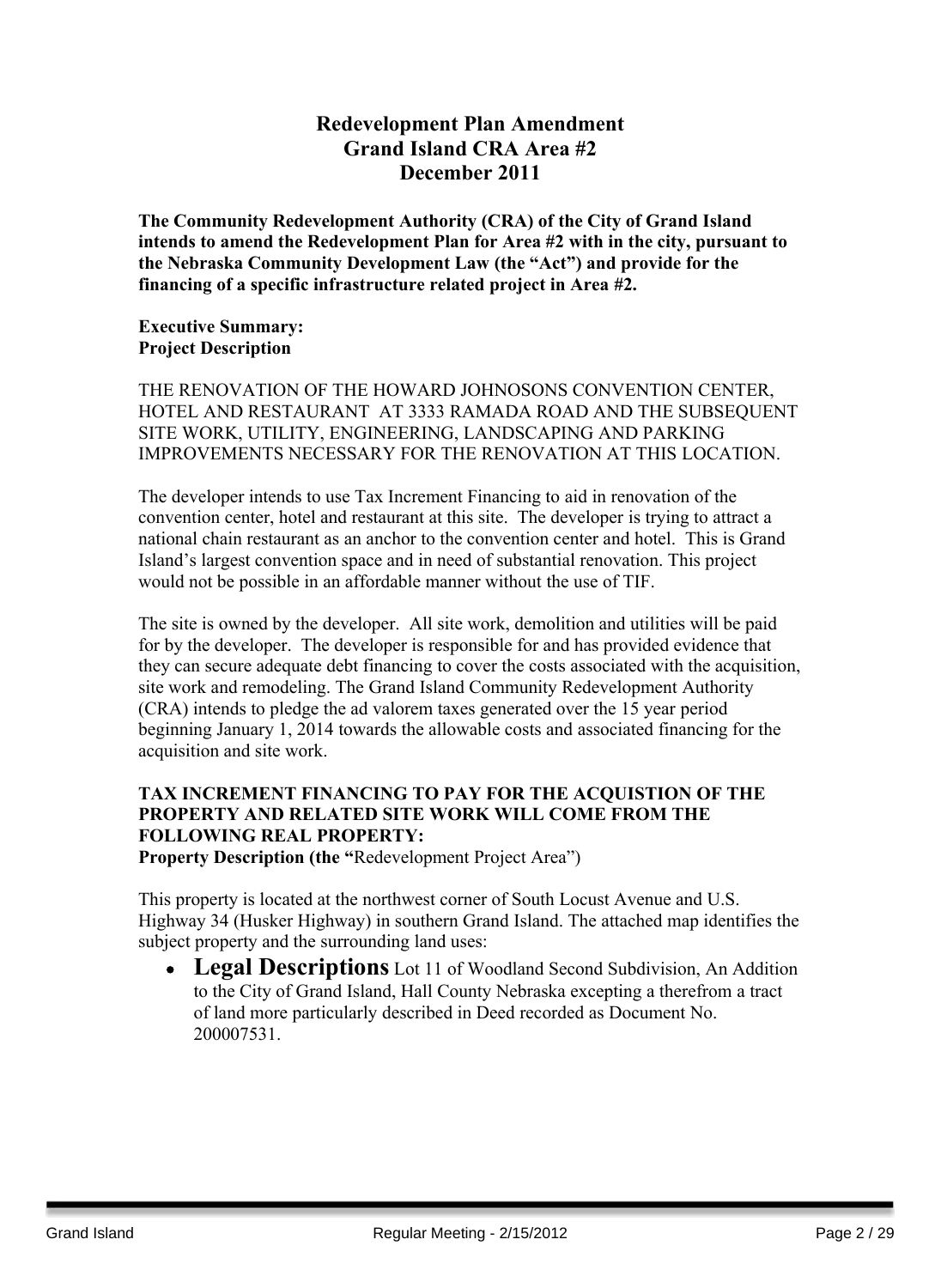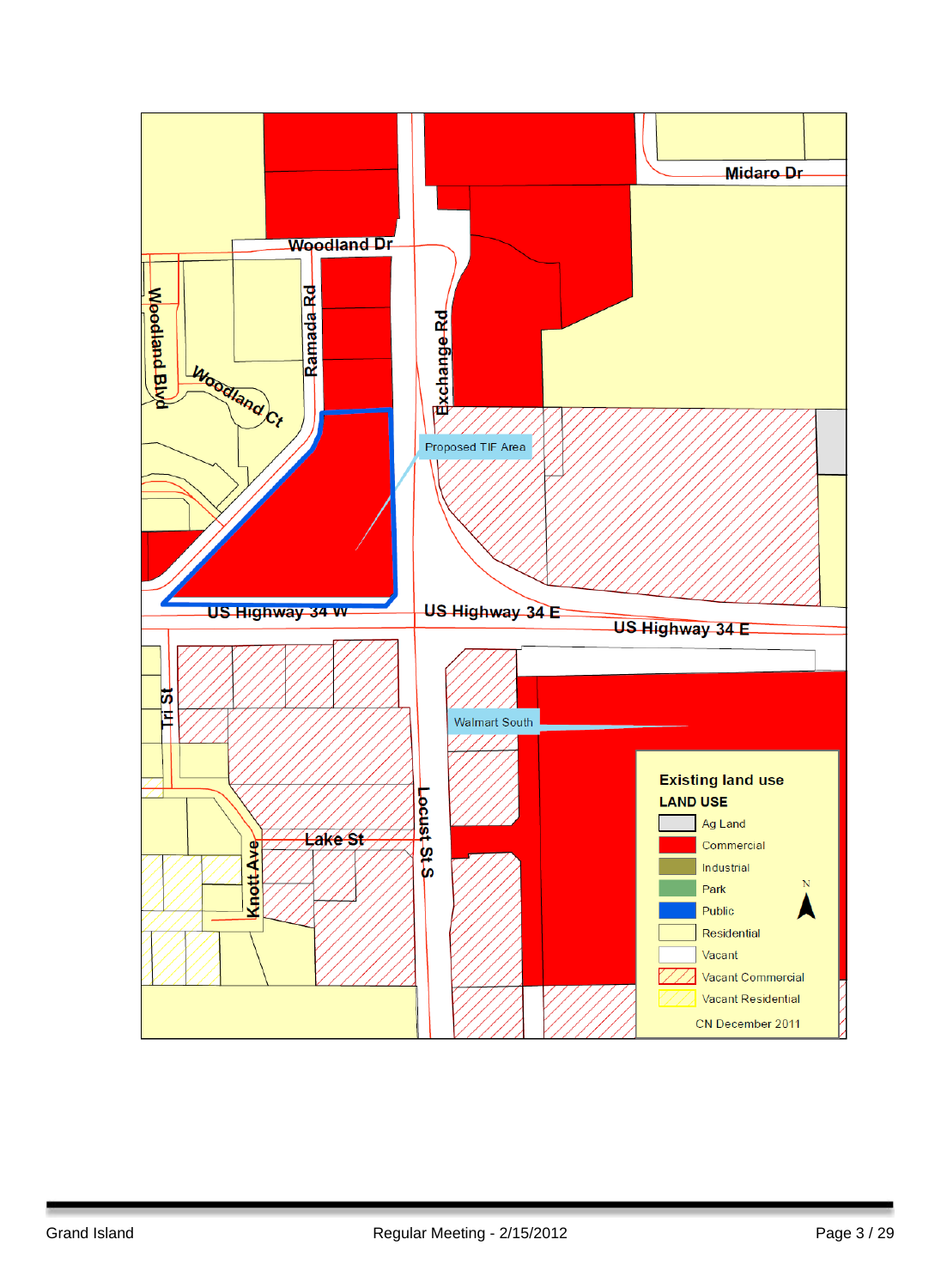**The tax increment will be captured for the tax years the payments for which become delinquent in years 2014 through 2028 inclusive.**

**The real property ad valorem taxes on the current valuation will continue to be paid to the normal taxing entities. The increase will come from rehabilitation of the hotel convention center property and development of a national chain restaurant at this location.**

#### **Statutory Pledge of Taxes.**

Pursuant to Section 18-2147 of the Act, any ad valorem tax levied upon real property in the Redevelopment Project Area shall be divided, for the period not to exceed 15 years after the effective date of the provision, which effective date shall be January 1, 2014.

a. That portion of the ad valorem tax which is produced by levy at the rate fixed each year by or for each public body upon the redevelopment project valuation shall be paid into the funds, of each such public body in the same proportion as all other taxes collected by or for the bodies; and

b. That portion of the ad valorem tax on real property in the redevelopment project in excess of such amount, if any, shall be allocated to and, when collected, paid into a special fund of the Authority to pay the principal of; the interest on, and any premiums due in connection with the bonds, loans, notes, or advances on money to, or indebtedness incurred by, whether funded, refunded, assumed, or otherwise, such Authority for financing or refinancing, in whole or in part, a redevelopment project. When such bonds, loans, notes, advances of money, or indebtedness including interest and premium due have been paid, the Authority shall so notify the County Assessor and County Treasurer and all ad valorem taxes upon real property in such redevelopment project shall be paid into the funds of the respective public bodies.

Pursuant to Section 18-2150 of the Act, the ad valorem tax so divided is hereby pledged to the repayment of loans or advances of money, or the incurring of any indebtedness, whether funded, refunded, assumed, or otherwise, by the CRA to finance or refinance, in whole or in part, the redevelopment project, including the payment of the principal of, premium, if any, and interest on such bonds, loans, notes, advances, or indebtedness.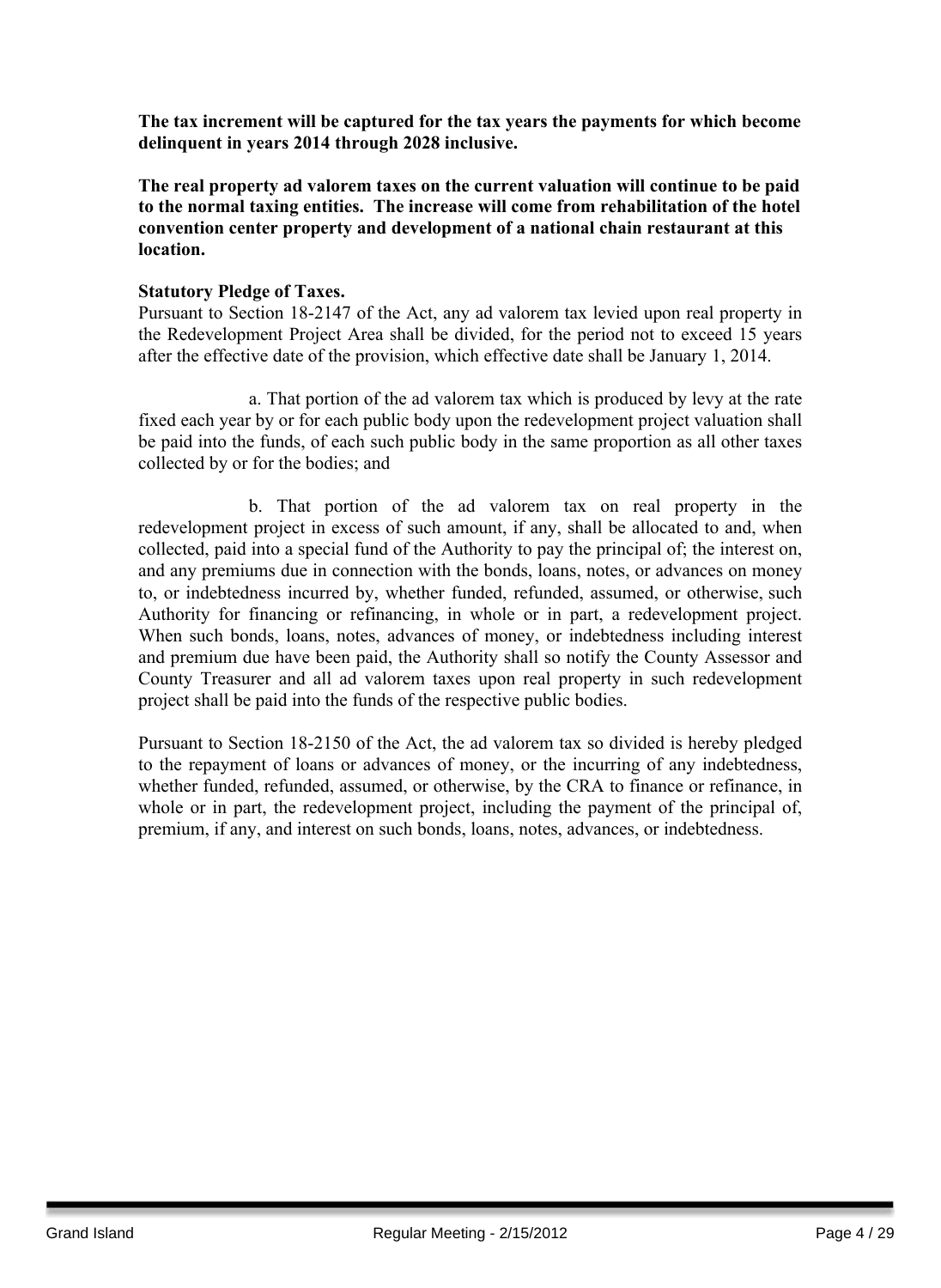Redevelopment Plan Amendment Complies with the Act:

The Community Development Law requires that a Redevelopment Plan and Project consider and comply with a number of requirements. This Plan Amendment meets the statutory qualifications as set forth below.

#### **1. The Redevelopment Project Area has been declared blighted and substandard by action of the Grand Island City Council on September 13, 1999. [§18-2109] Such declaration was made after a public hearing with full compliance with the public notice requirements of §18-2115 of the Act.**

#### **2. Conformation to the General Plan for the Municipality as a whole. [§18-2103 (13) (a) and §18-2110]**

Grand Island adopted a Comprehensive Plan on July 13, 2004. This redevelopment plan amendment and project are consistent with the Comprehensive Plan, in that no changes in the Comprehensive Plan elements are intended. This plan merely provides funding for the developer to rehabilitate an existing conforming use on this property.

#### **3. The Redevelopment Plan must be sufficiently complete to address the following items: [§18-2103(13) (b)]**

#### *a. Land Acquisition:*

The Redevelopment Plan for Area #2 provides for real property acquisition and this plan amendment does not prohibit such acquisition. There is no proposed acquisition by the authority or the developer.

#### *b. Demolition and Removal of Structures:*

The project to be implemented with this plan amendment does not call for the demolition and removal of any existing structures.

#### *c. Future Land Use Plan*

See the attached map from the 2004 Grand Island Comprehensive Plan. The site is planned for highway commercial development. [§18-2103(b) and §18-2111] The attached map also is an accurate site plan of the area after redevelopment. [§18-2111(5)]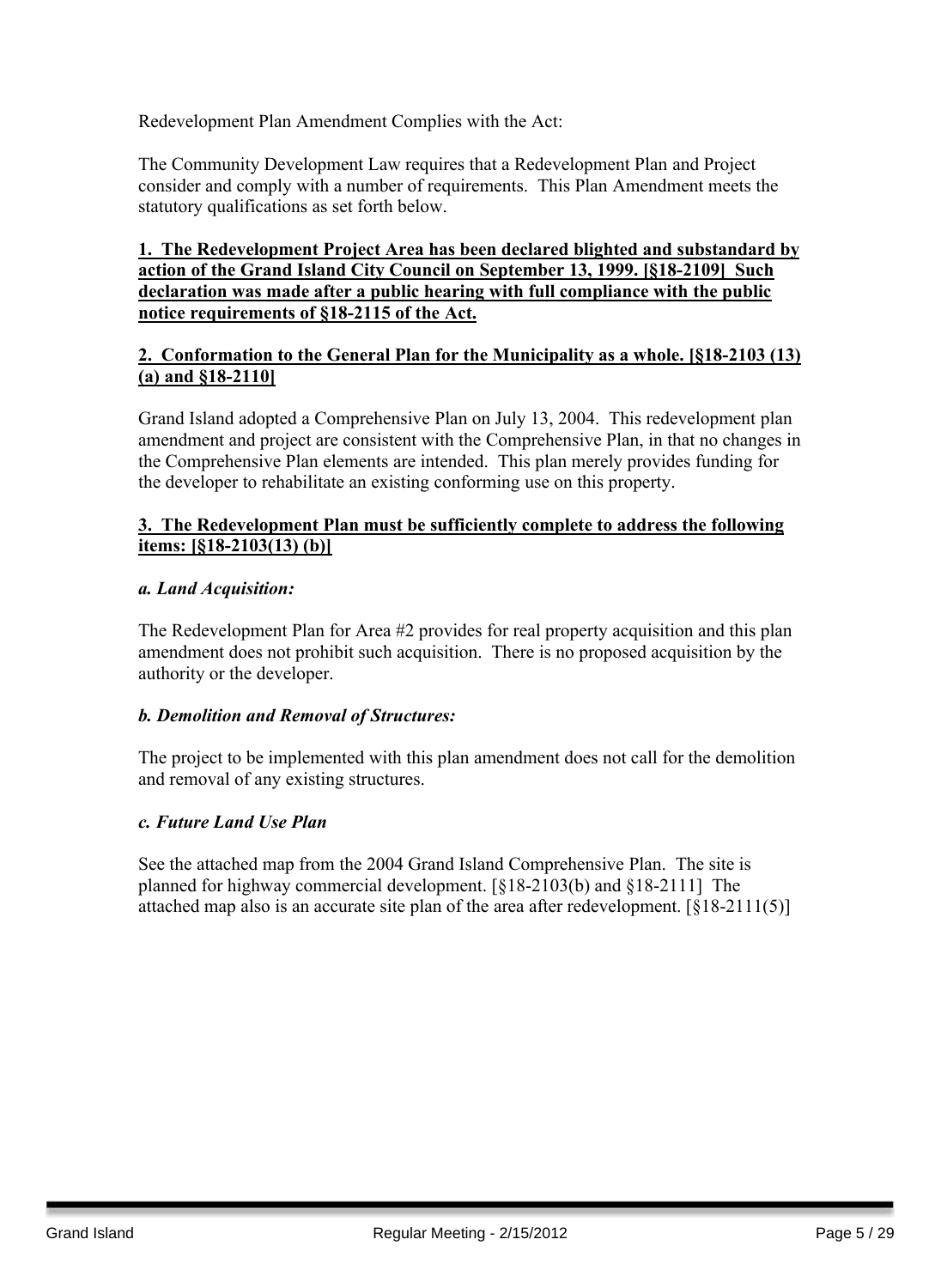

City of Grand Island Future Land Use Map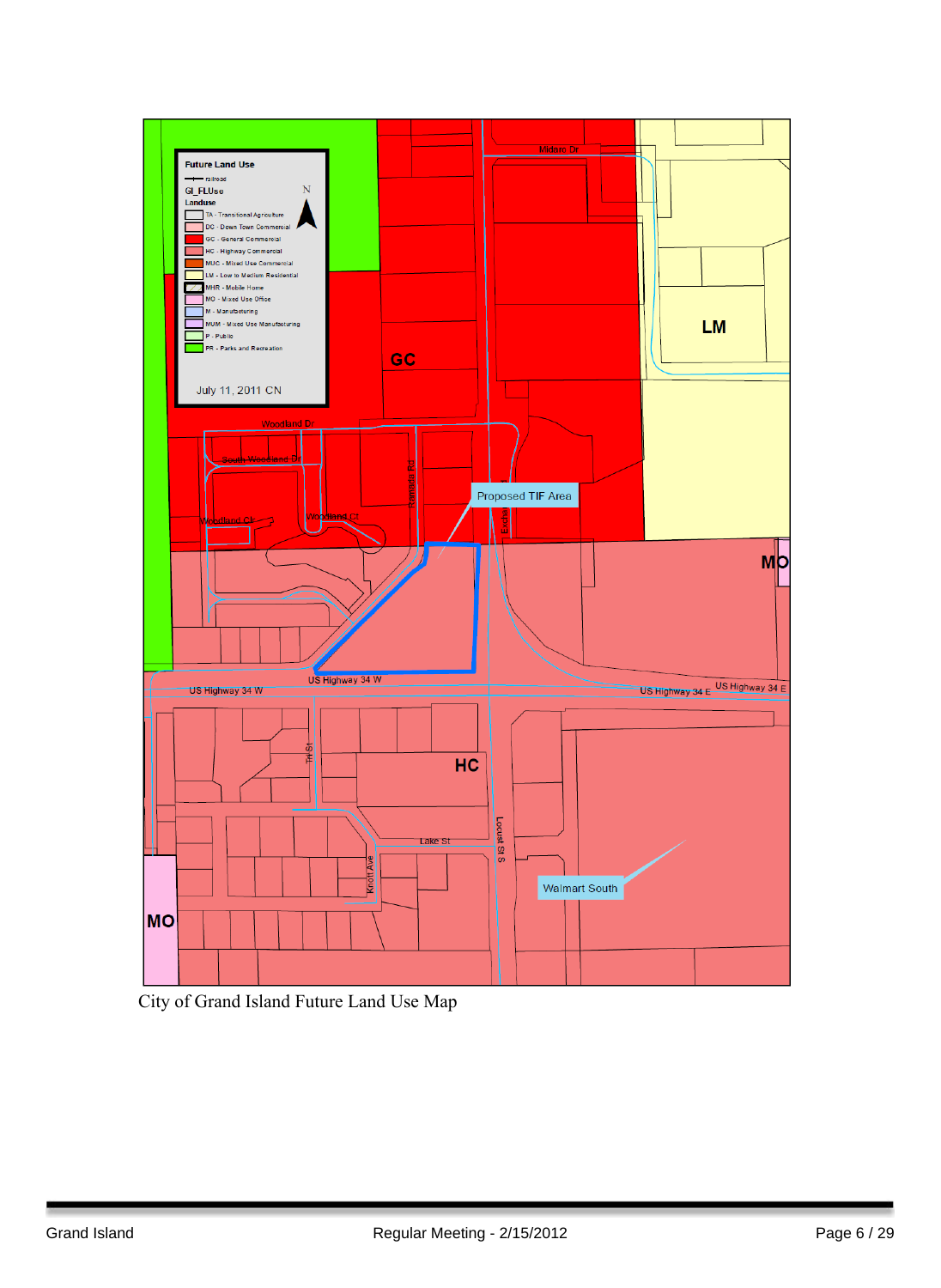#### *d. Changes to zoning, street layouts and grades or building codes or ordinances or other Planning changes.*

The area is zoned B2-AC General Business zone with an Arterial Commercial Overlay. No zoning changes are anticipated with this project. No changes are anticipated in street layouts or grades. No changes are anticipated in building codes or ordinances. Nor are any other planning changes contemplated. The proposed uses as a convention center, hotel and restaurant are permitted in the B2-AC zoning district. [§18-2103(b) and §18- 2111]

#### *e. Site Coverage and Intensity of Use*

The developer is proposing rehabilitate the existing structure a conforming structure and use in the B2-AC zoning district. [§18-2103(b) and §18-2111]

#### *f. Additional Public Facilities or Utilities*

This site has full service to municipal utilities. No utilities would be impacted by the development.

The developer will be responsible for replacing any sidewalks damaged during construction of the project.

No other utilities would be impacted by the development. [§18-2103(b) and §18-2111]

#### **4. The Act requires a Redevelopment Plan provide for relocation of individuals and families displaced as a result of plan implementation.**

This property, owned by the developer is maintained as a convention center, hotel and restaurant. The proposed use of this property would continue as a convention center, hotel and restaurant. No individuals or families will be relocated as a result of this project.[§18-2103.02]

#### **5. No member of the Authority, nor any employee thereof holds any interest in any property in this Redevelopment Project Area. [§18-2106]**

#### **6. Section 18-2114 of the Act requires that the Authority consider:**

#### *a. Method and cost of acquisition and preparation for redevelopment and estimated proceeds from disposal to redevelopers.*

The developer has owned the property for since 2001. The cost of property acquisition is not being included as a TIF eligible expense. Costs for rehabilitation of the existing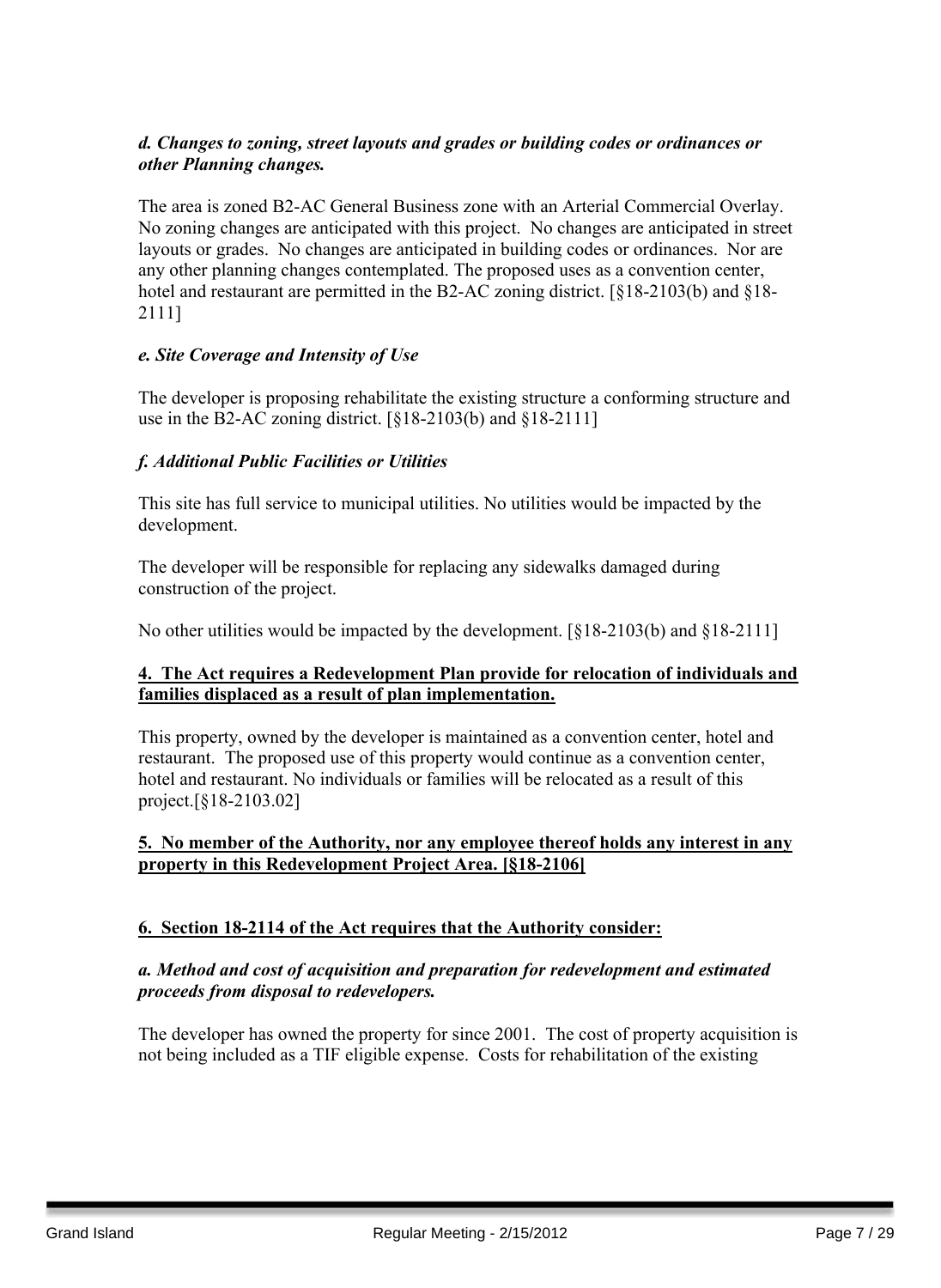structure and parking improvements are estimated at \$1,077,000. Fees and reimbursement to the City and the CRA of \$6,500 are included as a TIF eligible expense.

No property will be transferred to redevelopers by the Authority. The developer will provide and secure all necessary financing.

#### *b. Statement of proposed method of financing the redevelopment project.*

The developer will provide all necessary financing for the project. The Authority will assist the project by granting the sum of \$524,520 from the proceeds of the TIF Indebtedness issued by the Authority. This indebtedness will be repaid from the Tax Increment Revenues generated from the project. TIF revenues shall be made available to repay the original debt and associated interest after January 1, 2014 through December 31, 2028.

#### *c. Statement of feasible method of relocating displaced families.*

No families will be displaced as a result of this plan.

#### **7. Section 18-2113 of the Act requires:**

Prior to recommending a redevelopment plan to the governing body for approval, an authority shall consider whether the proposed land uses and building requirements in the redevelopment project area are designed with the general purpose of accomplishing, in conformance with the general plan, a coordinated, adjusted, and harmonious development of the city and its environs which will, in accordance with present and future needs, promote health, safety, morals, order, convenience, prosperity, and the general welfare, as well as efficiency and economy in the process of development, including, among other things, adequate provision for traffic, vehicular parking, the promotion of safety from fire, panic, and other dangers, adequate provision for light and air, the promotion of the healthful and convenient distribution of population, the provision of adequate transportation, water, sewerage, and other public utilities, schools, parks, recreational and community facilities, and other public requirements, the promotion of sound design and arrangement, the wise and efficient expenditure of public funds, and the prevention of the recurrence of insanitary or unsafe dwelling accommodations or conditions of blight.

The Authority has considered these elements in proposing this Plan Amendment. This amendment, in and of itself will promote consistency with the Comprehensive Plan, in that it will allow for the utilization of and redevelopment of commercial lots. This will not significantly impact traffic on at the intersection of South Locust and U.S. Highway 34. Renovated commercial development will raise property values and provide a stimulus to keep surrounding properties properly maintained. This will have the intended result of preventing recurring elements of unsafe buildings and blighting conditions.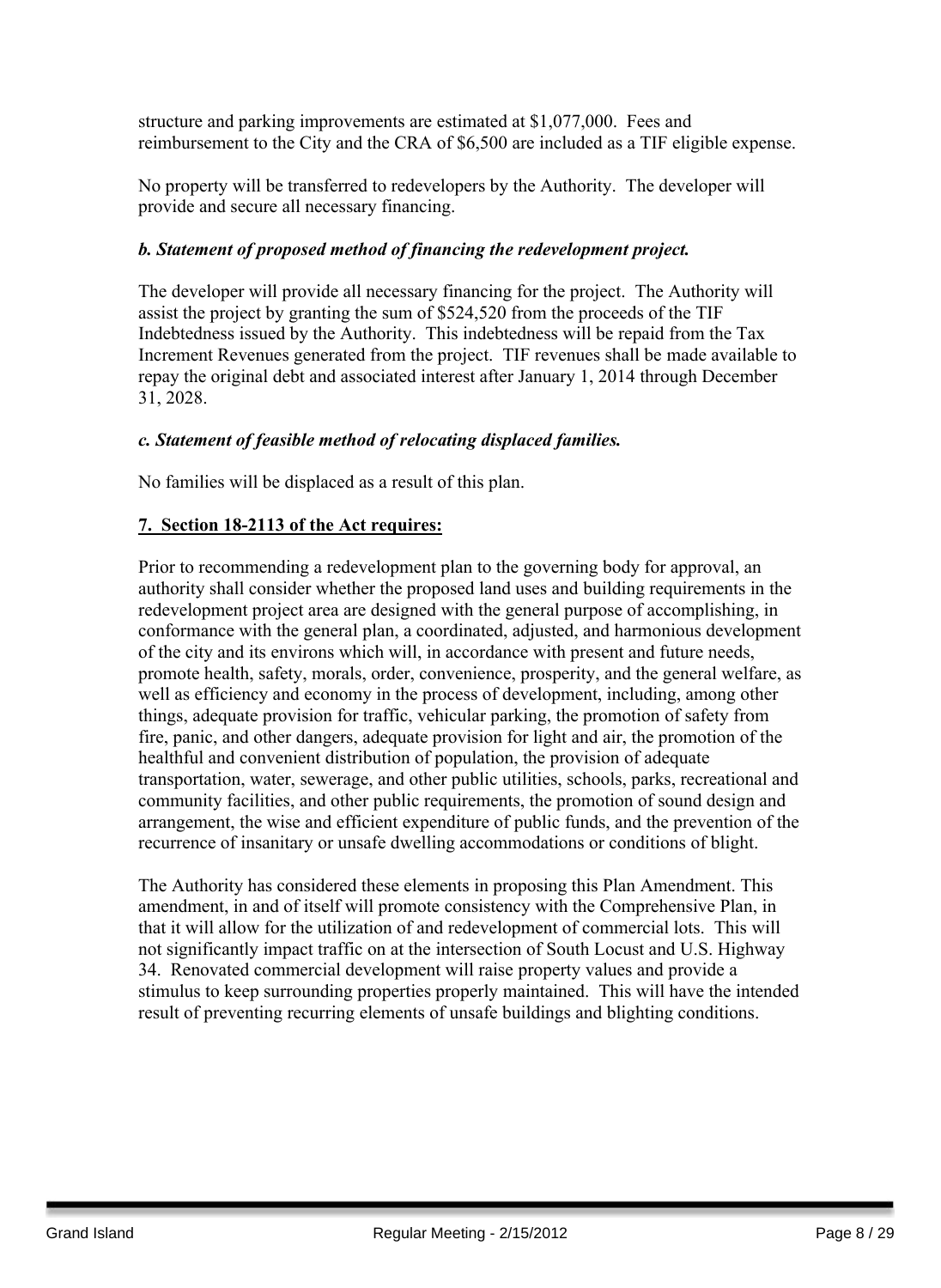#### **8. Time Frame for Development**

Development of this project (including demolition, site preparation and new construction) is anticipated to be completed between March 2012 and March of 2013. Excess valuation should be available for this project for 15 years beginning with the 2014 tax year.

#### **9. Justification of Project**

The South Locust Corridor is a major entrance for the City of Grand Island from Interstate 80. The Heartland Events Center, the State Fair Park and associated buildings and other attractions are all located along South Locust. The South Locust Business Improvement District and City of Grand Island have spent a considerable amount of money on landscaping and aesthetic treatments along this corridor. The City has codified those improvements as development occurs south of the U.S. 34 and Locust. The Grand Island CRA has invested more than \$500,000 in the property located on the east side of South Locust across from this project. This is a gateway to the community and for many people from outside the area is what they will use to judge our City. The opportunity to partner with owners of key building along this corridor as they redevelop and reinvest in their properties is important to making those favorable first impressions.

**10. Cost Benefit Analysis** Section 18-2113 of the Act, further requires the Authority conduct a cost benefit analysis of the plan amendment in the event that Tax Increment Financing will be used. This analysis must address specific statutory issues.

#### *(a) Tax shifts resulting from the approval of the use of Tax Increment Financing;*

The redevelopment project area currently has an estimated valuation of \$2,095,733. The proposed renovation of this facility will result in an estimated additional \$1,595,050 of taxable valuation based on an analysis by the Hall County Assessor's office. No tax shifts are anticipated from the project. The project creates additional valuation that will support taxing entities long after the project is paid off.

#### *(b) Public infrastructure and community public service needs impacts and local tax impacts arising from the approval of the redevelopment project;*

No additional public service needs have been identified. Existing water and waste water facilities will not be impacted by this development. The electric utility has sufficient capacity to support the development. It is not anticipated that this will impact schools. Fire and police protection are available and should not be impacted by this development.

#### *(c) Impacts on employers and employees of firms locating or expanding within the boundaries of the area of the redevelopment project;*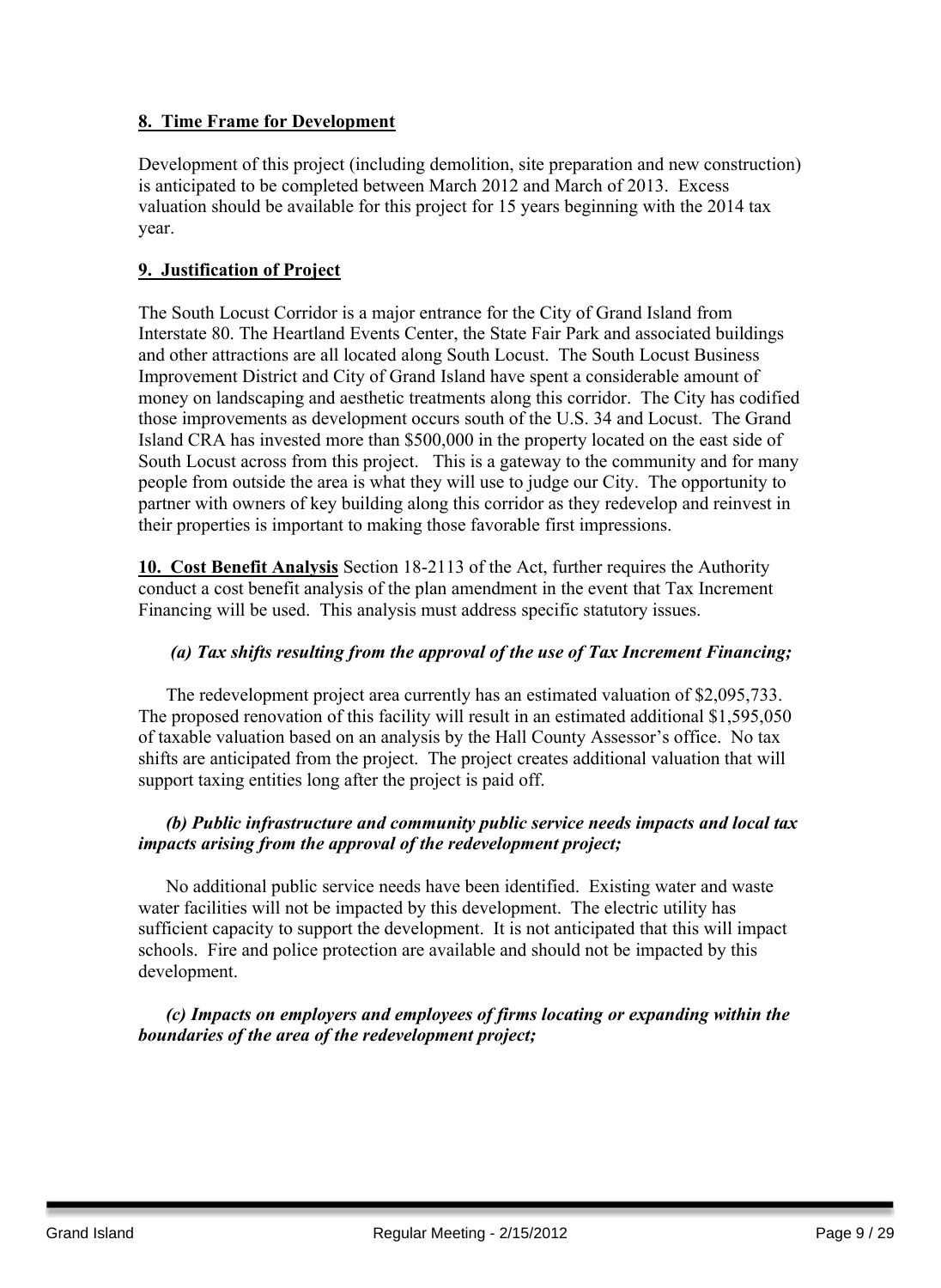The proposed facility will provide jobs for persons employed by the contractors that will be involved with the project. It will result in a new national family restaurant along the South Locust corridor.

#### *(d) Impacts on other employers and employees within the city or village and the immediate area that are located outside of the boundaries of the area of the redevelopment project; and*

This may create additional demand for service employees in the Grand Island area and could impact other hotels and restaurants.

#### *(e) Any other impacts determined by the authority to be relevant to the consideration of costs and benefits arising from the redevelopment project.*

This will improve the southern entrance into the City of Grand Island. The updates and upgrades to Grand Island's largest convention space will make Grand Island more competitive for meetings and conferences.

#### **Time Frame for Development**

Development of this project is anticipated to be completed during between March 1, 2012 and March 1 of 2013. The base tax year should be calculated on the value of the property as of January 1, 2012. Excess valuation should be available for this project for 15 years beginning in 2013. Excess valuation will be used to pay the TIF Indebtedness issued by the CRA per the contract between the CRA and the developer for a period not to exceed 15 years or an amount not to exceed \$524,520 the projected amount of increment based upon the anticipated value of the project and current tax rate. Based on the estimates of the expenses of the cost of renovation, site preparation, engineering, expenses and fees reimbursed to the City and CRA, and financing fees the developer will spend over \$1,000,000 of TIF eligible activities.

### **See Attached Building Plans**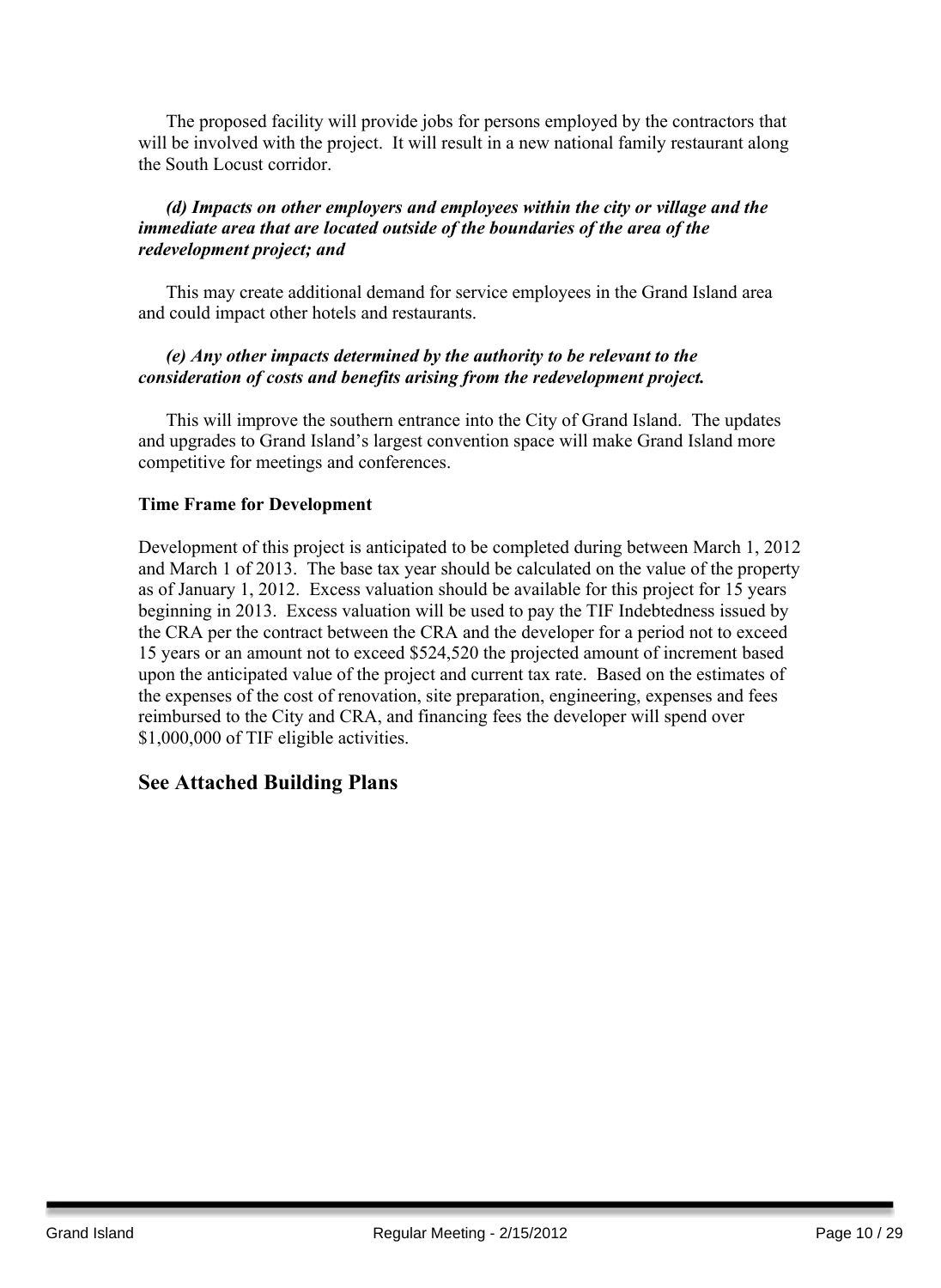#### REDEVELOPMENT CONTRACT

This Redevelopment Contract is made and entered into as of the \_\_\_\_\_<sup>th</sup> day of . 2012, by and between the Community Redevelopment Authority of the City of Grand Island, Nebraska ("Authority"), and Stratford Plaza, LLC, a Nebraska limited liability company ("Redeveloper").

#### WITNESSETH:

WHEREAS, the City of Grand Island, Nebraska (the "City"), in furtherance of the purposes and pursuant to the provisions of Section 12 of Article VIII of the Nebraska Constitution and Sections l8-2101 to 18-2154, Reissue Revised Statutes of Nebraska, 2007, as amended (collectively the "Act"), has designated an area in the City as blighted and substandard; and

WHEREAS, City and Redeveloper desire to enter into this Redevelopment Contract for acquisition and redevelopment of a parcel in the blighted and substandard area;

NOW, THEREFORE, in consideration of the mutual covenants and agreements herein set forth, Authority and Redeveloper do hereby covenant, agree and bind themselves as follows:

#### ARTICLE I

#### DEFINITIONS AND INTERPRETATION

Section 1.01 Terms Defined in this Redevelopment Contract.

Unless the context otherwise requires, the following terms shall have the following meanings for all purposes of this Redevelopment Contract, such definitions to be equally applicable to both the singular and plural forms and masculine, feminine and neuter gender of any of the terms defined:

"Act" means Section 12 of Article VIII of the Nebraska Constitution, Sections 18-2101 through 18-2154, Reissue Revised Statutes of Nebraska, 2007, as amended, and acts amendatory thereof and supplemental thereto

"Authority" means the Community Redevelopment Authority of the City of Grand Island, Nebraska.

"City" means the City of Grand Island, Nebraska.

"Governing Body" means the Mayor and City Council of the City.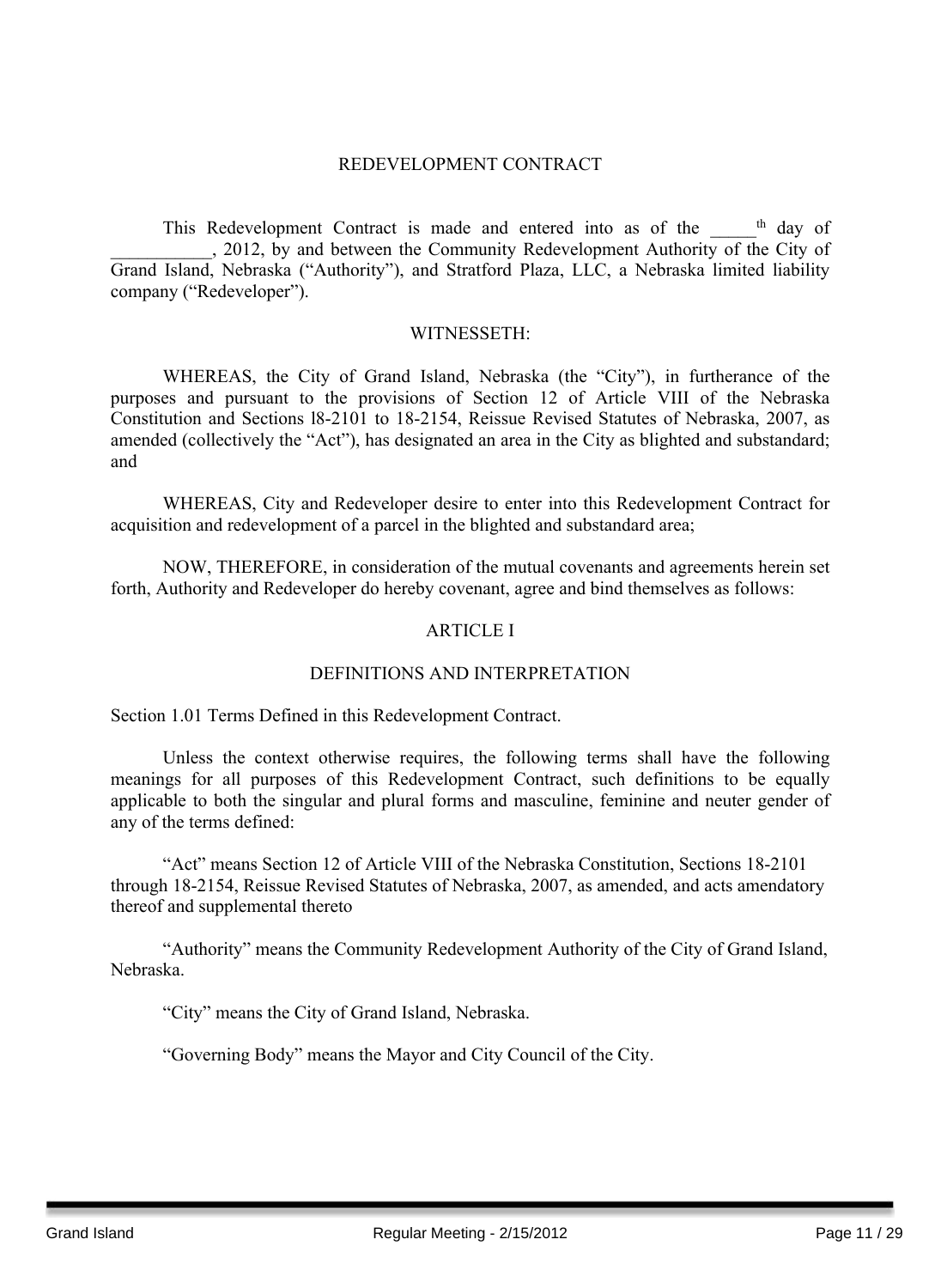"Holder" means the holders of TIF indebtedness issued by the Authority from time to time outstanding.

"Liquidated Damages Amount" means the amounts to be repaid to Authority by Redeveloper pursuant to Section 6.02 of this Redevelopment Contract.

"Project" means the improvements to the Redevelopment Area, as further described in Exhibit B attached hereto and incorporated herein by reference and, as used herein, shall include the Redevelopment Area real estate.

"Project Cost Certification" means a statement prepared and signed by the Redeveloper verifying the Redeveloper has been legally obligated for the payment of Project Costs identified on Exhibit D

"Project Costs" means only costs or expenses incurred by Redeveloper for the purposes set forth in §18-2103 (a) through (f), inclusive, of the Act as identified on Exhibit D.

"Redeveloper" means Stratford Plaza, LLC, a Nebraska limited liability company.

"Redevelopment Area" means that certain real property situated in the City of Grand Island, Hall County, Nebraska, which has been declared blighted and substandard by the City pursuant to the Act, and which is more particularly described on Exhibit A attached hereto and incorporated herein by this reference.

"Redevelopment Contract" means this redevelopment contract between the Authority and Redeveloper with respect to the Project.

"Redevelopment Plan" means the Amended Redevelopment Plan for the Redevelopment Area related to the Project, prepared by the Authority and approved by the City pursuant to the Act.

"Resolution" means the Resolution of the Authority, as supplemented from time to time, approving this Redevelopment Contract and the issuance of the TIF Indebtedness.

"TIF Indebtedness" means any bonds, notes, loans, and advances of money or other indebtedness, including interest and premiums, if any, thereon, incurred by the Authority pursuant to Article III hereof and secured in whole or in part by TIF Revenues.

"TIF Revenues" means incremental ad valorem taxes generated by the Project which are allocated to and paid to the Authority pursuant to the Act.

Section 1.02 Construction and Interpretation.

The provisions of this Redevelopment Contract shall be construed and interpreted in accordance with the following provisions: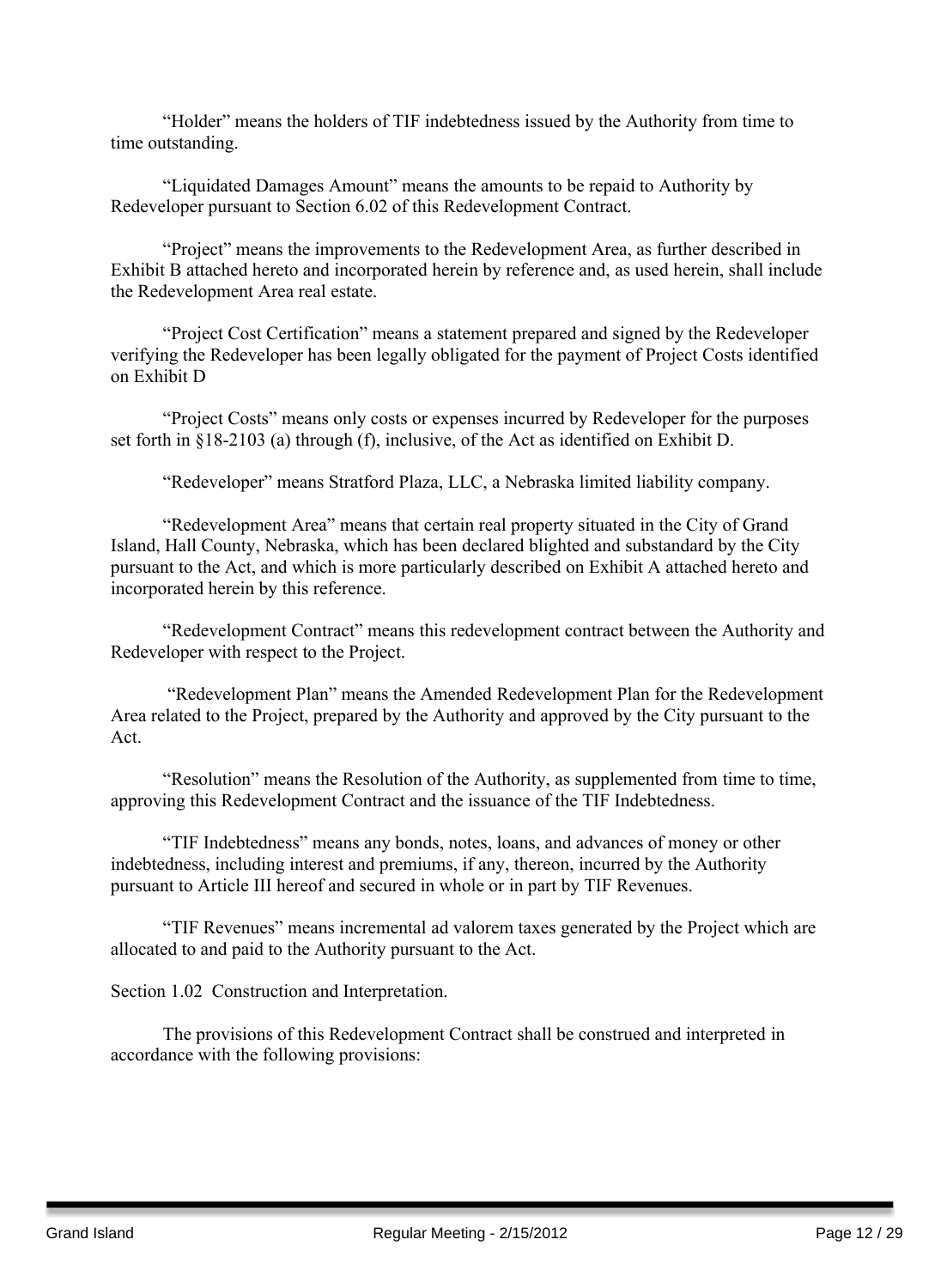(a) Wherever in this Redevelopment Contract it is provided that any person may do or perform any act or thing the word "may" shall he deemed permissive and not mandatory and it shall be construed that such person shall have the right, but shall not be obligated, to do and perform any such act or thing.

(b) The phrase "at any time" shall be construed as meaning "at any time or from time to time."

(c) The word 'including" shall be construed as meaning ''including, but not limited to"

(d) The words 'will" and "shall" shall each be construed as mandatory.

(e) The words "herein," "hereof," "hereunder,"" hereinafter" and words of similar import shall refer to the Redevelopment Contract as a whole rather than to any particular paragraph, section or subsection, unless the context specifically refers thereto.

(f) Forms of words in the singular, plural, masculine, feminine or neuter shall be construed to include the other forms as the context may require.

(g) The captions to the sections of this Redevelopment Contract are for convenience only and shall not be deemed part of the text of the respective sections and shall not vary by implication or otherwise any of the provisions hereof.

#### ARTICLE II

#### REPRESENTATIONS

Section 2.01 Representations by Authority.

The Authority makes the following representations and findings:

(a) the Authority is a duly organized and validly existing Community Redevelopment Authority under the Act.

(b) The Redevelopment Plan has been duly approved and adopted by the City pursuant to Section 18-2109 through 18-2117 of the Act.

(c) The Authority deems it to be in the public interest and in furtherance of the purposes of the Act to accept the proposal submitted by Redeveloper as specified herein.

(d) The Redevelopment Project will achieve the public purposes of the Act by, among other things, increasing employment, improving public infrastructure, increasing the tax base, and lessening conditions of blight and substandard in the Redevelopment Area.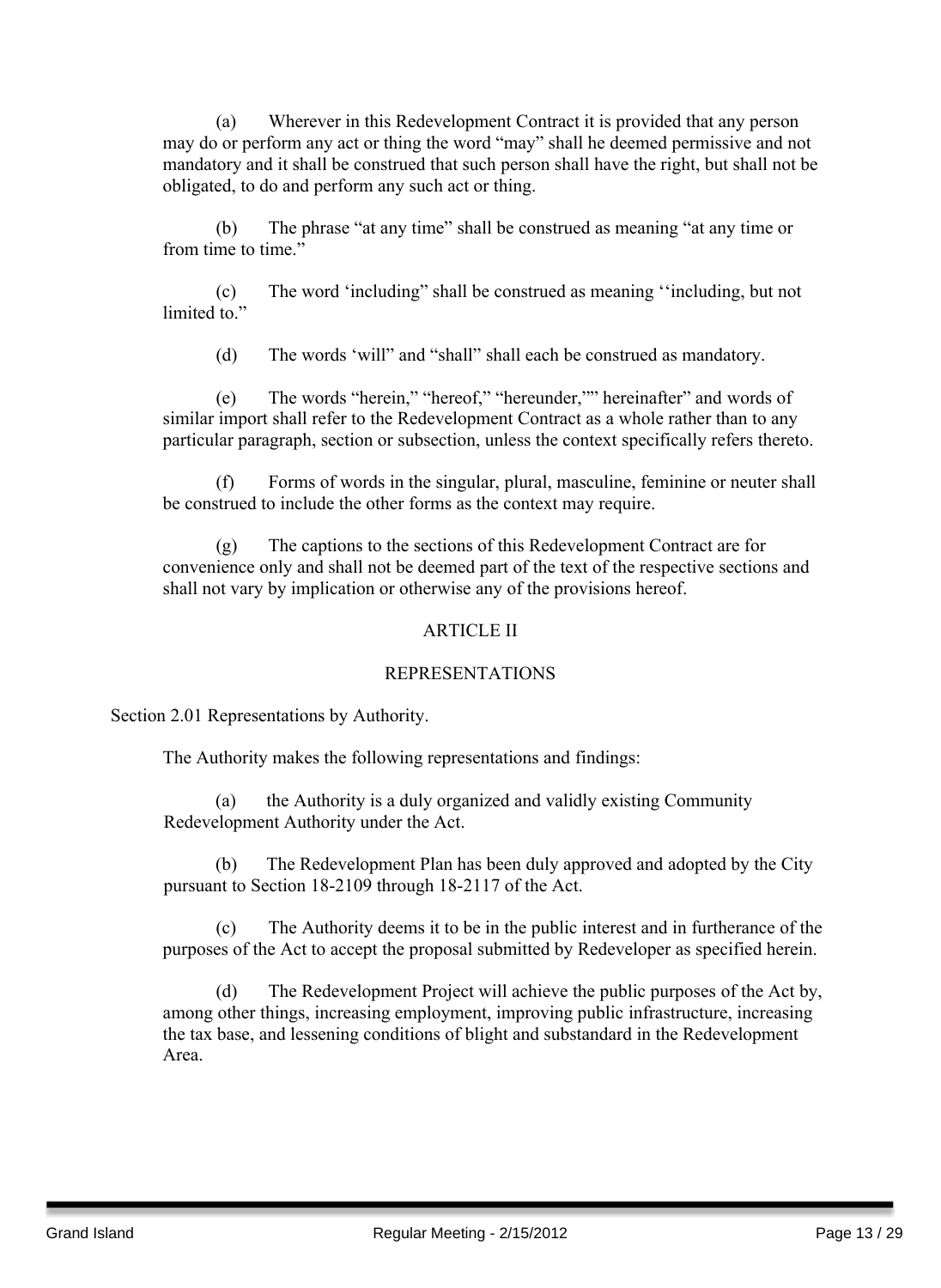(e) (1) The Redevelopment Plan is feasible and in conformity with the general plan for the development of the City as a whole and the plan is in conformity with the legislative declarations and determinations set forth in the Act, and

(2) Based on Representations made by the Redeveloper:

(i) the Project would not be economically feasible without the use of tax-increment financing,

(ii) the Project would not occur in the Redevelopment Area without the use of tax-increment financing, and

(iii) the costs and benefits of the Project, including costs and benefits to other affected political subdivisions, the economy of the community, and the demand for public and private services have been analyzed by the Authority and have been found to be in the long-term best interest of the community impacted by the Project.

(f) The Authority has determined that the proposed land uses and building requirements in the Redevelopment Area are designed with the general purpose of accomplishing, in conformance with the general plan, a coordinated, adjusted, and harmonious development of the City and its environs which will, in accordance with present and future needs, promote health, safety, morals, order, convenience, prosperity, and the general welfare, as well as efficiency and economy in the process of development: including, among other things, adequate provision for traffic, vehicular parking, the promotion of safety from fire, panic, and other dangers, adequate provision for light and air, the promotion of the healthful and convenient distribution of population, the provision of adequate transportation, water, sewerage and other public utilities, schools, parks, recreational and community facilities, and other public requirements, the promotion of sound design and arrangement, the wise and efficient expenditure of public funds, and the prevention of' the recurrence of insanitary or unsafe dwelling accommodations, or conditions of blight.

Section 2.02 Representations of Redeveloper.

The Redeveloper makes the following representations:

(a) The Redeveloper is a Nebraska limited liability company, having the power to enter into this Redevelopment Contract and perform all obligations contained herein and by proper action has been duly authorized to execute and deliver this Redevelopment **Contract** 

(b) The execution and delivery of the Redevelopment Contract and the consummation of the transactions therein contemplated will not conflict with or constitute a breach of or default under any bond, debenture, note or other evidence of indebtedness or any contract, loan agreement or lease to which Redeveloper is a party or by which it is bound, or result in the creation or imposition of any lien, charge or encumbrance of any nature upon any of the property or assets of the Redeveloper contrary to the terms of any instrument or agreement.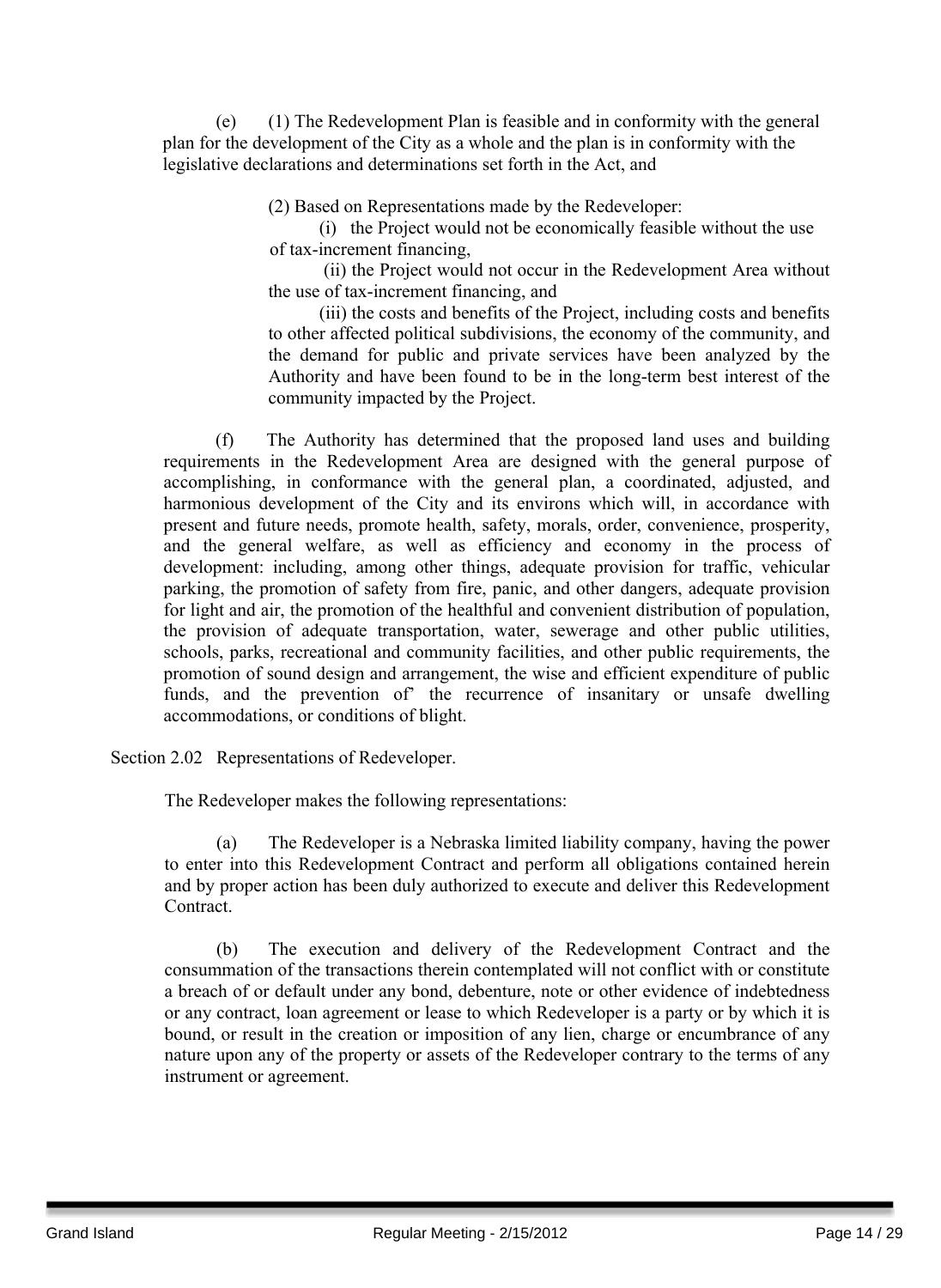(c) There is no litigation pending or to the best of its knowledge threatened against Redeveloper affecting its ability to carry out the acquisition, construction, equipping and furnishing of the Project or the carrying into effect of this Redevelopment Contract or, except as disclosed in writing to the Authority, as in any other matter materially affecting the ability of Redeveloper to perform its obligations hereunder.

(d) Any financial statements of the Redeveloper or its Members delivered to the Authority prior to the date hereof are true and correct in all respects and fairly present the financial condition of the Redeveloper and the Project as of the dates thereof; no materially adverse change has occurred in the financial condition reflected therein since the respective dates thereof; and no additional borrowings have been made by the Redeveloper since the date thereof except in the ordinary course of business, other than the borrowing contemplated hereby or borrowings disclosed to or approved by the Authority.

(e) The Project would not be economically feasible without the use of tax increment financing.

(f) The Project would not occur in the Redevelopment Area without the use of tax-increment financing.

(g) The Redeveloper is an accredited investor as that term is defined for purposes Regulation D, issued pursuant to the Securities Act of 1933, as amended.

#### ARTICLE III

#### OBLIGATIONS OF THE AUTHORITY

Section 3.01 Division of Taxes.

In accordance with Section 18-2147 of the Act, the Authority hereby provides that any ad valorem tax on the following real property in the Project: to wit: the property shown on attached Exhibit A, for the benefit of any public body be divided for a period of fifteen years after the effective date of this provision as set forth in this section. The effective date of this provision shall be January 1, 2013.

(a) That proportion of the ad valorem tax which is produced by levy at the rate fixed each year by or for each public body upon the Redevelopment Project Valuation (as defined in the Act) shall be paid into the funds of each such public body in the same proportion as all other taxes collected by or for the bodies; and

(b) That proportion of the ad valorem tax on real property in the Redevelopment Area in excess of such amount (the "Incremental Ad Valorem Tax"), if any, shall be allocated to, is pledged to, and, when collected, paid into a special fund of the Authority to pay the principal of, the interest on, and any premiums due in connection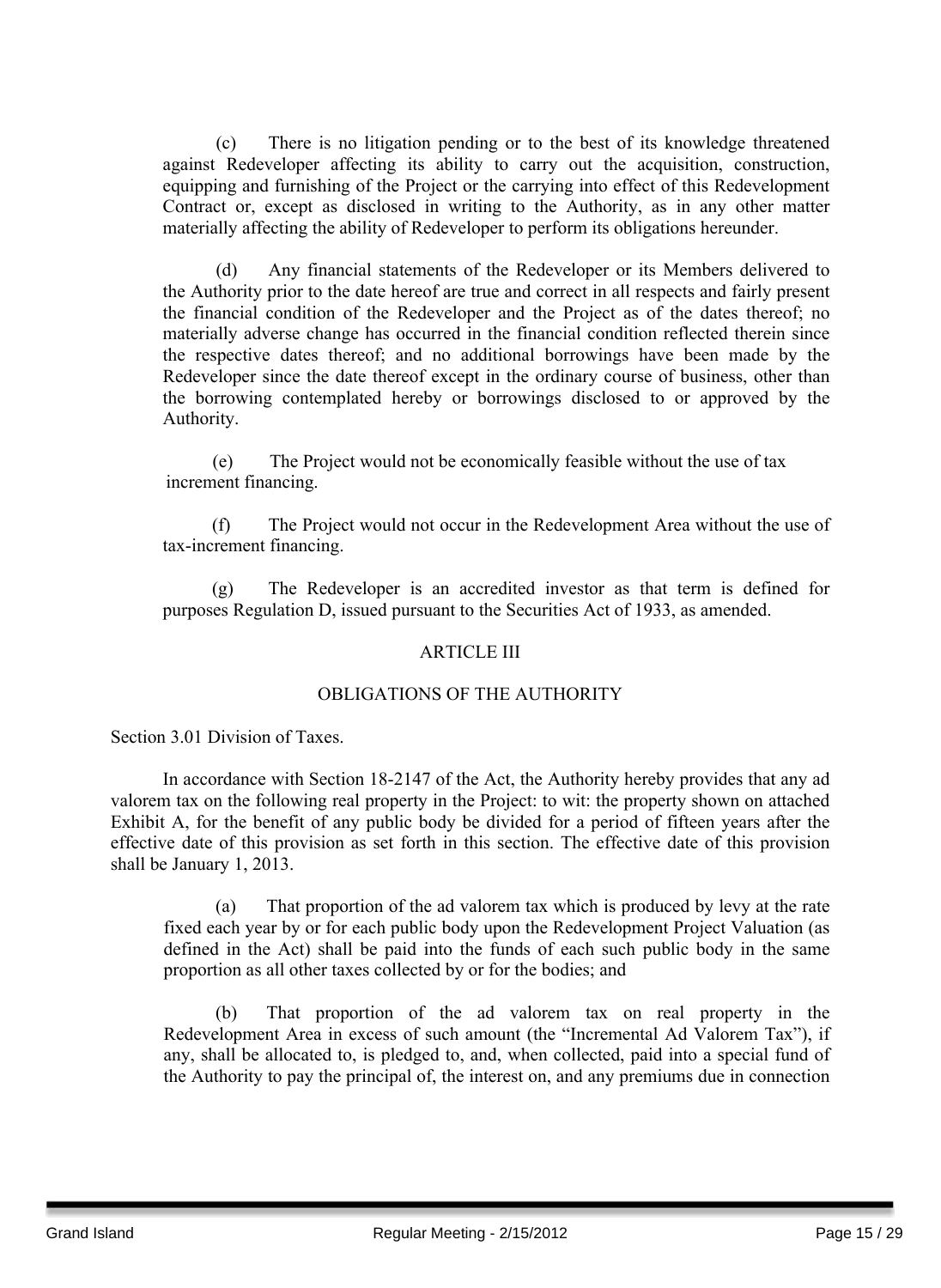with the bonds, loans, notes or advances of money to, or indebtedness incurred by whether funded, refunded, assumed, or otherwise, such Authority for financing or refinancing, in whole or in part, such Project. When such bonds, loans, notes, advances of money, or indebtedness, including interest and premium due have been paid, the Authority shall so notify the County Assessor and County Treasurer and all ad valorem taxes upon real property in such Project shall be paid into the funds of the respective public bodies.

#### Section 3.02 Issuance of TIF Indebtedness

Authority shall incur TIF Indebtedness in the form and principal amount and bearing interest and being subject to such terms and conditions as are specified on the attached exhibit C. No TIF Indebtedness will be issued until Redeveloper has (a) acquired fee title to the Redevelopment Area; (b) obtained financing commitments as described in Section 5.01; and (c) entered into a contract for construction of the Project. The Authority shall have no obligation to find a lender or investor to acquire the TIF Indebtedness, but rather shall issue the TIF Indebtedness to the Redeveloper upon payment of the principal amount thereof. The purchase price of the TIF Indebtedness may be offset against the Grant described in Section 3.04 hereof, in the sole discretion of the Authority.

The TIF Indebtedness issued pursuant to the provisions of this contract constitutes a limited obligation of the Authority payable exclusively from that portion of the ad valorem real estate taxes mentioned in subdivision (1)(b) of Section 18-2147, R.R.S. Neb. 2007, as levied, collected and apportioned from year to year with respect to certain real estate located within the "Redevelopment Area" The TIF Indebtedness shall not constitute a general obligation of the Authority and the Authority shall be liable for the payment thereof only out of said portion of taxes as described in this paragraph. The TIF Indebtedness shall not constitute an obligation of the State of Nebraska or of the City or the Authority (except for such receipts as have been pledged pursuant to Section 3.03) and neither the State or Nebraska, the Authority nor the City shall be liable for the payment thereof from any fund or source including but not limited to tax monies belonging to either thereof (except for such receipts as have been pledged pursuant to Section 3.03). Neither the members of the Authority's governing body nor any person executing the TIF Indebtedness shall be liable personally on the TIF Indebtedness by reason of the issuance thereof. The Authority's obligation to the holder of the TIF Indebtedness shall terminate, in all events no later than 15 years from the effective date set forth in Section 3.01 hereof.

Section 3.03 Pledge of TIF Revenues.

The Authority hereby pledges 100% of the annual TIF Revenues as security for the TIF Indebtedness.

Section 3.04 Grant of Proceeds of' TIF Indebtedness.

From the proceeds of the TIF indebtedness incurred as described on Exhibit C, the Authority shall grant the following sums to the following entities, to wit: 100% to the Redeveloper for Project Costs.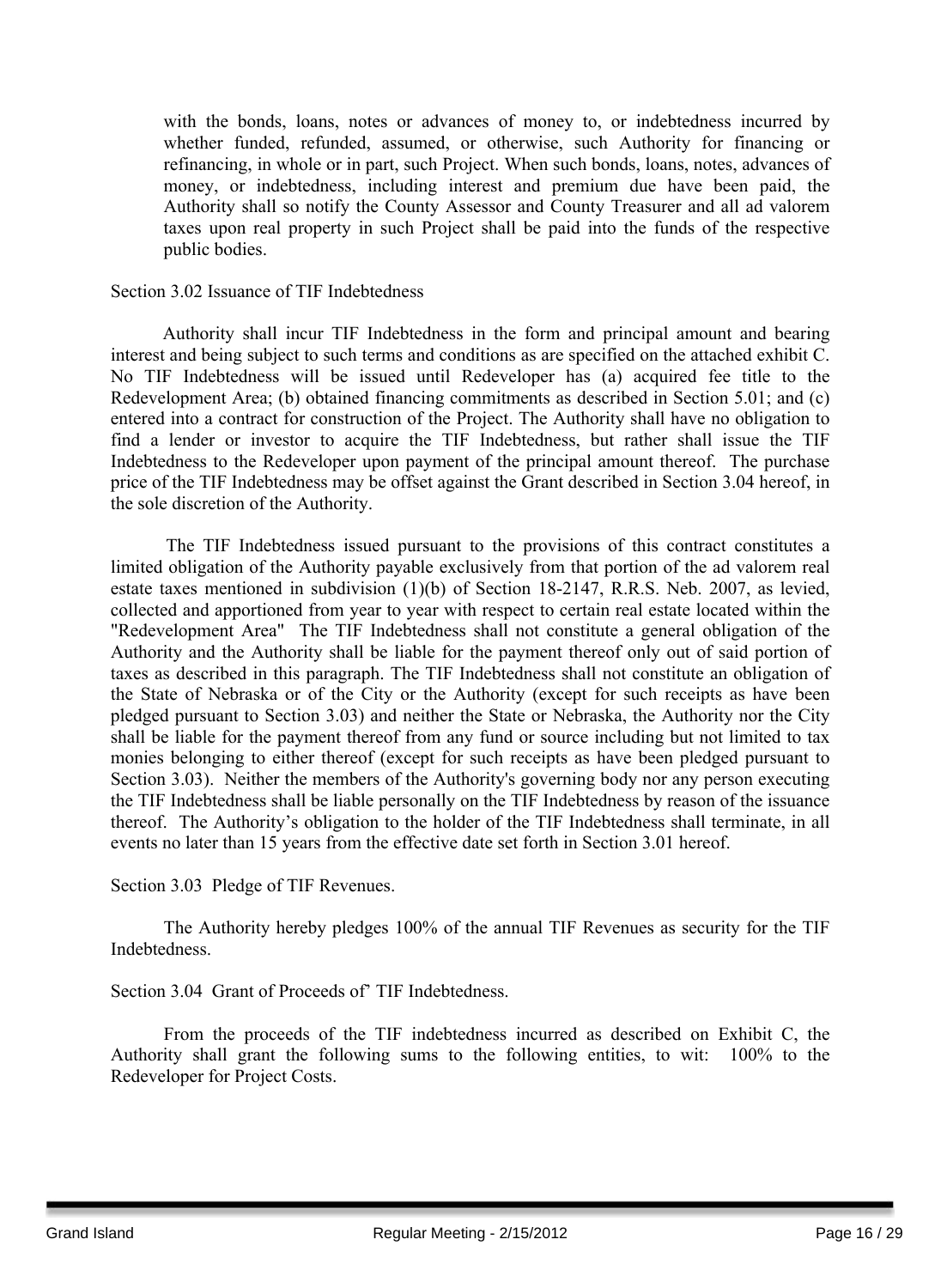Notwithstanding the foregoing, the amount of the grant shall not exceed the amount of Project Costs certified pursuant to Section 4.02. The grants shall be paid to the Redeveloper upon certification that the Redeveloper has incurred or is obligated to incur such Project Costs which include supporting documentation requested by Authority and shall, if requested by Redeveloper, be made in one or more advances.

Section 3.05 Creation of Fund.

The Authority will create a special fund to collect and hold the TIF Revenues. Such special fund shall be used for no purpose other than to pay TIF Indebtedness issued pursuant to Sections 3.02 above.

#### ARTICLE IV

#### OBLIGATIONS OF REDEVELOPER

Section 4.01 Construction of Project; Insurance.

(a) Redeveloper will complete the Project and install all infrastructure, improvements, buildings, fixtures, equipment and furnishings necessary to operate the Project. Redeveloper shall be solely responsible for obtaining all permits and approvals necessary to acquire, construct and equip the Project. Until construction of the Project has been completed, Redeveloper shall make reports in such detail and at such times as may be reasonably requested by the Authority as to the actual progress of Redeveloper with respect to construction of the Project. Promptly after completion by the Redeveloper of the Project, the Redeveloper shall furnish to the Authority a Certificate of Completion. The certification by the Redeveloper shall be a conclusive determination of satisfaction of the agreements and covenants in this Redevelopment Contract with respect to the obligations of Redeveloper and its successors and assigns to construct the Project. As used herein, the term "completion" shall meant substantial completion of the Project.

(b) Any general contractor chosen by the Redeveloper or the Redeveloper itself shall be required to obtain and keep in force at all times until completion of construction, policies of insurance including coverage for contractors' general liability and completed operations and a penal bond as required by the Act. The City, the Authority and the Redeveloper shall be named as additional insured. Any contractor chosen by the Redeveloper or the Redeveloper itself, as an owner, shall be required to purchase and maintain property insurance upon the Project to the full insurable value thereof. This insurance shall insure against the perils of fire and extended coverage and shall include "All Risk" insurance for physical loss or damage. The contractor or the Redeveloper, as the case may be, shall furnish the Authority with a Certificate of Insurance evidencing policies as required above. Such certificates shall state that the insurance companies shall give the Authority prior written notice in the event of cancellation of or material change in any of any of the policies.

(c) Redeveloper shall pay, on execution hereof the sum of \$1,000.00 to the City of Grand Island for administrative expenses related to payment of the tax increment revenue.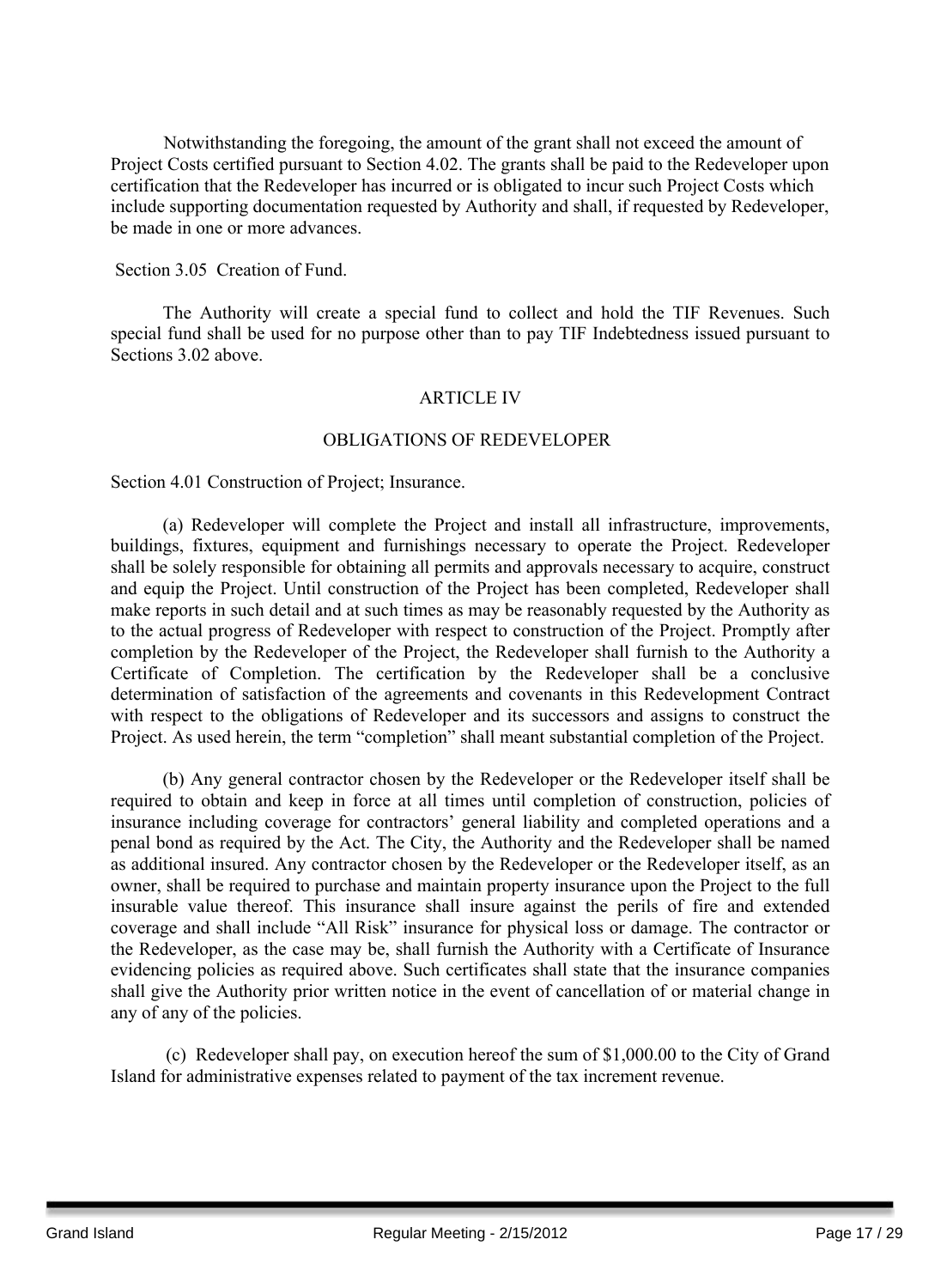#### Section 4.02 Cost Certification.

Redeveloper shall submit to Authority a certification of Project Costs, on or before the issuance of the TIF Indebtedness which shall contain detail and documentation showing the payment or obligation for payment of Project Costs specified on the attached Exhibit D in an amount at least equal to the grant to Redeveloper pursuant to Section 3.05.

#### Section 4.03 Legal Costs.

Redeveloper shall pay the Authority the sum of \$5,000 for the costs incurred by the Authority associated with the issuance of the TIF Indebtedness. Redeveloper understands that the law firm assisting with the issuance of the TIF Indebtedness represents the Authority and not the Redeveloper.

#### Section 4.04 No Discrimination.

Redeveloper agrees and covenants for itself, its successors and assigns that as long as any TIF Indebtedness is outstanding, it will not discriminate against any person or group of persons on account of race, sex, color, religion, national origin, ancestry, disability, marital status or receipt of public assistance in connection with the Project. Redeveloper, for itself and its successors and assigns, agrees that during the construction of the Project, Redeveloper will not discriminate against any employee or applicant for employment because of race, religion, sex, color, national origin, ancestry, disability, marital status or receipt of public assistance. Redeveloper will comply with all applicable federal, state and local laws related to the Project.

#### Section 4.05 Pay Real Estate Taxes.

Redeveloper intends to create a taxable real property valuation [over and above the valuation thereof as the same existed on January 1, 2012] of the Redevelopment Project Area of One Million Five Hundred Ninety Five Thousand Dollars (\$1,595,000) no later than no later than January 1, 2013. During the period that any TIF Indebtedness is outstanding, neither the Redeveloper, nor its assigns, will (1) file a protest seeking to obtain a real estate property valuation on the Redevelopment Area of less than the sum of: (a) One Million Five Hundred Ninety Five Thousand Dollars (\$1,595,000) and (b) the valuation of the Redevelopment Project Area as the same existed on January 1, 2012; (2) convey the Redevelopment Area or structures thereon to any entity which would be exempt from the payment of real estate taxes or cause the nonpayment of such real estate taxes; nor (3) allow real estate taxes and assessments levied on the Redevelopment Area and Project to become delinquent during the term that any TIF Indebtedness is outstanding. Redeveloper shall pay the real property ad valorem taxes for the project for the year 2028 prior to January 1, 2028.

#### Section 4.07 Assignment or Conveyance.

Any assignment or conveyance of the any portion of the Redevelopment, the Project or any interest therein prior to the termination of the 15 year period commencing on the effective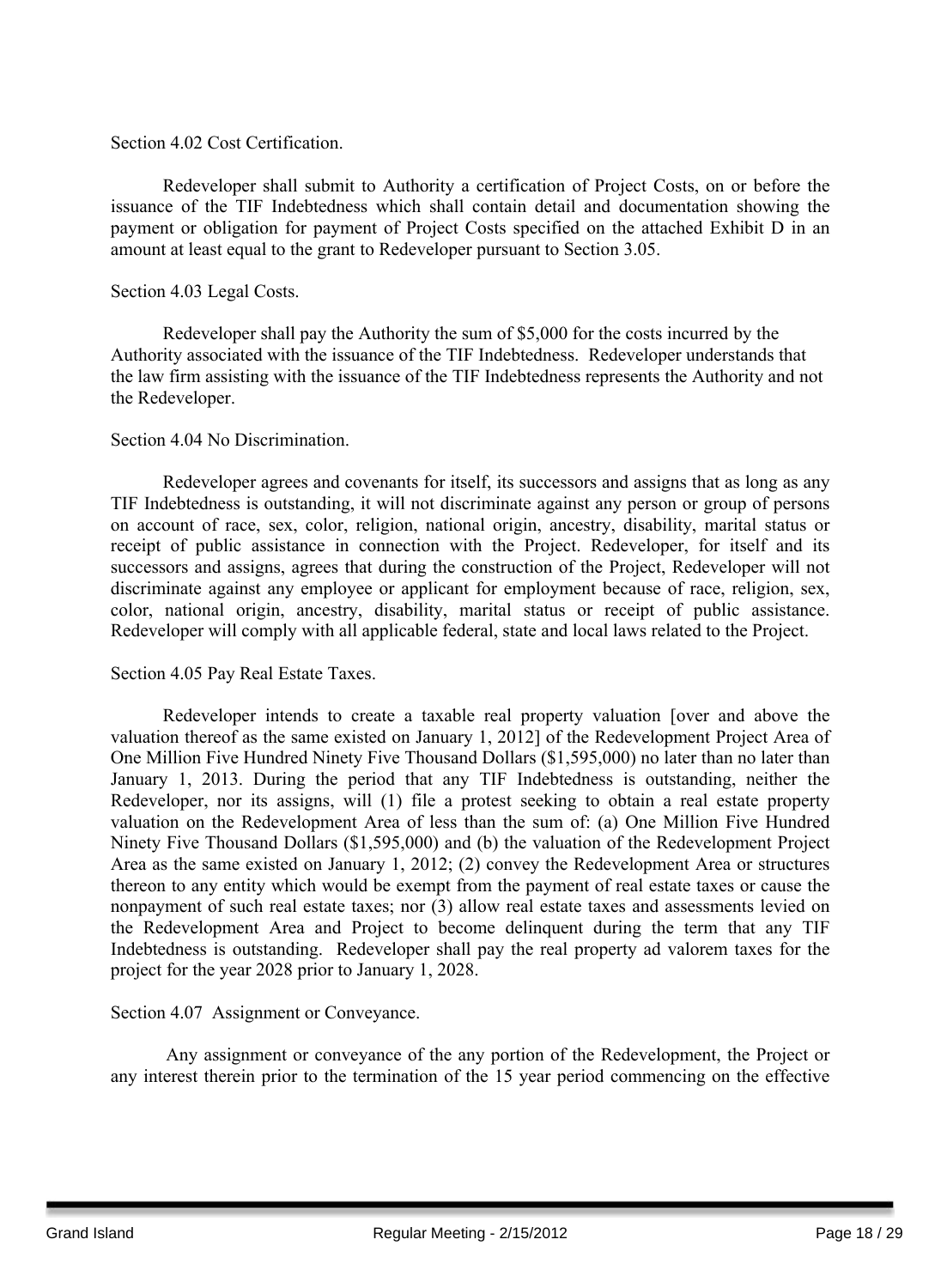date specified in Section 3.01 hereof Area by the Redeveloper shall be subject to the terms and conditions of this Redevelopment Contract.

Section 4.08 Purchase of TIF Indebtedness.

The Redeveloper shall purchase the TIF Indebtedness at 100% of the principal amount thereof upon issuance of such debt. The Authority may provide that such purchase be offset against the grant provided in Section 3.04 hereof.

Section 4.09 Penal Bond.

The Developer shall execute a penal bond for the Project with good and sufficient surety to be approved by the Authority meeting the requirements of Section 18-2151, Reissue Revised Statutes of Nebraska, as amended, on or prior to its execution of this Contract.

Section 4.10 Immigration Status.

The Redeveloper agrees that any contractor for the Project shall be required to agree to use a federal immigration verification system (as defined in §4-114, R.S. Supp. 2009) to determine the work eligibility status of new employees physically performing services on the Project and to comply with all applicable requirements of §4-114, R.S. Supp. 2009.

#### ARTICLE V

#### FINANCING REDEVELOPMENT PROJECT; ENCUMBRANCES

Section 5.01 Financing.

Redeveloper shall pay all Project Costs and any and all other costs related to the Redevelopment Area and the Project which are in excess of the amounts paid from the proceeds of the TIF Indebtedness granted to Redeveloper. Prior to issuance of the TIF Indebtedness, Redeveloper shall provide Authority with evidence satisfactory to the Authority that private funds have been committed to the Redevelopment Project in amounts sufficient to complete the Redevelopment Project. Redeveloper shall timely pay all costs, expenses, fees, charges and other amounts associated with the Project which shall include such other fees and expenses imposed by the Authority.

#### ARTICLE VI

#### DEFAULT, REMEDIES; INDEMNIFICATION

Section 6.01 General Remedies of Authority and Redeveloper.

Subject to the further provisions of this Article VI, in the event of any failure to perform or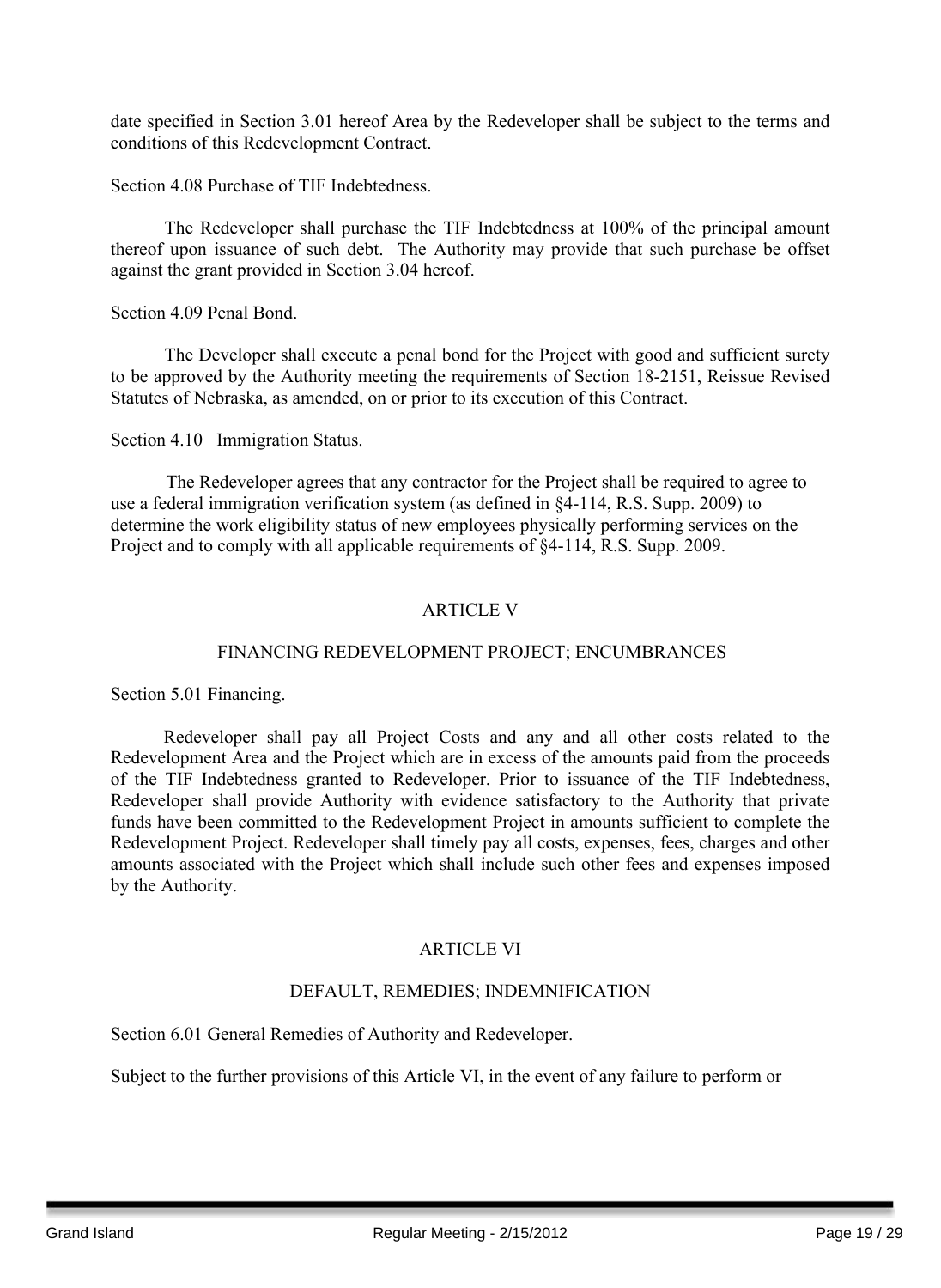breach of this Redevelopment Contract or any of its terms or conditions, by any party hereto or any successor to such party, such party, or successor, shall, upon written notice from the other, proceed immediately to commence such actions as may be reasonably designed to cure or remedy such failure to perform or breach which cure or remedy shall be accomplished within a reasonable time by the diligent pursuit of corrective action. In case such action is not taken, or diligently pursued, or the failure to perform or breach shall not be cured or remedied within a reasonable time, this Redevelopment Contract shall be in default and the aggrieved party may institute such proceedings as may be necessary or desirable to enforce its rights under this Redevelopment Contract, including, but not limited to, proceedings to compel specific performance by the party failing to perform on in breach of its obligations.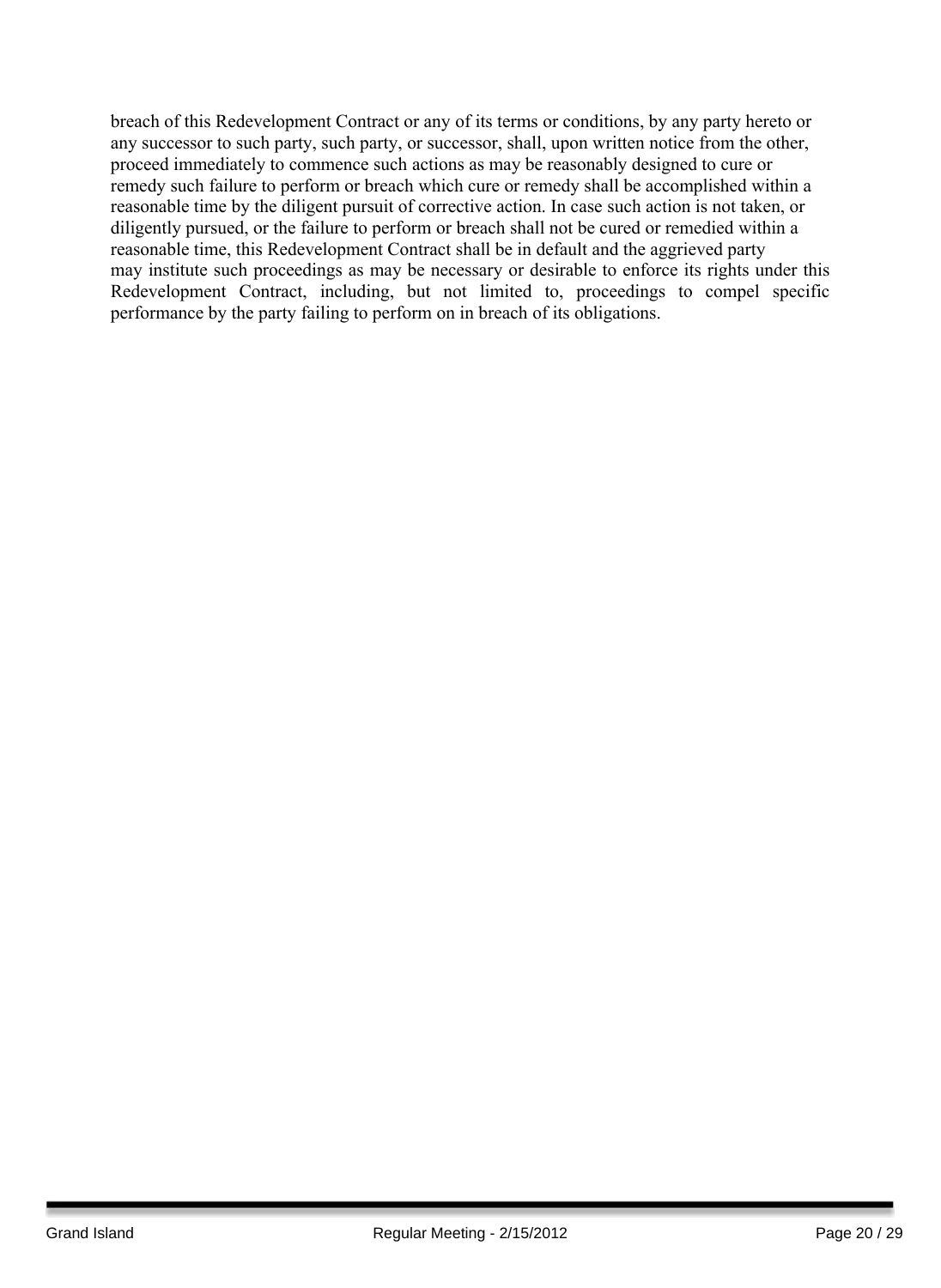Section 6.02 Additional Remedies of Authority

In the event that:

(a) the Redeveloper, on successor in interest, shall fail to complete the construction of the Project on or before January 1, 2013, or shall abandon construction work for any period of 90 days,

(b) the Redeveloper, on successor in interest, shall fail to pay real estate taxes or assessments on the Redevelopment Area on any part thereof or payments in lieu of taxes pursuant to Section 4.07 when due; or

(c) There is, in violation of Section 4.08 of this Redevelopment Contract, and such failure or action by the Redeveloper has not been cured within 30 days following written notice from Authority, then the Redeveloper shall be in default of this Redevelopment Contract.

In the event of such failure to perform, breach or default occurs and is not cured in the period herein provided, the parties agree that the damages caused to the Authority would be difficult to determine with certainty and that a reasonable estimation of the amount of damages that could be incurred is the amount of the grant to Redeveloper pursuant to Section 3.04 of this Redevelopment Contract, less any reductions in the principal amount of the TIF Indebtedness, plus interest on such amounts as provided herein (the "Liquidated Damages Amount"). The Liquidated Damages Amount shall be paid by Redeveloper to Authority within 30 days of demand from Authority.

Interest shall accrue on the Liquidated Damages Amount at the rate of one percent (1%) over the prime rate as published and modified in the Wall Street Journal from time to time and interest shall commence from the date that the Authority gives notice to the Redeveloper demanding payment.

Payment of the Liquidated Damages Amount shall not relieve Redeveloper of its obligation to pay real estate taxes or assessments with respect to the Project.

Section 6.03 Remedies in the Event of Other Redeveloper Defaults.

In the event the Redeveloper fails to perform any other provisions of this Redevelopment Contract (other than those specific provisions contained in Section 6.02), the Redeveloper shall be in default. In such an instance, the Authority may seek to enforce the terms of this Redevelopment Contract or exercise any other remedies that may be provided in this Redevelopment Contract or by applicable law; provided, however, that the default covered by this Section shall not give rise to a right or rescission on termination of this Redevelopment Contract, and shall not be covered by the Liquidated Damages Amount.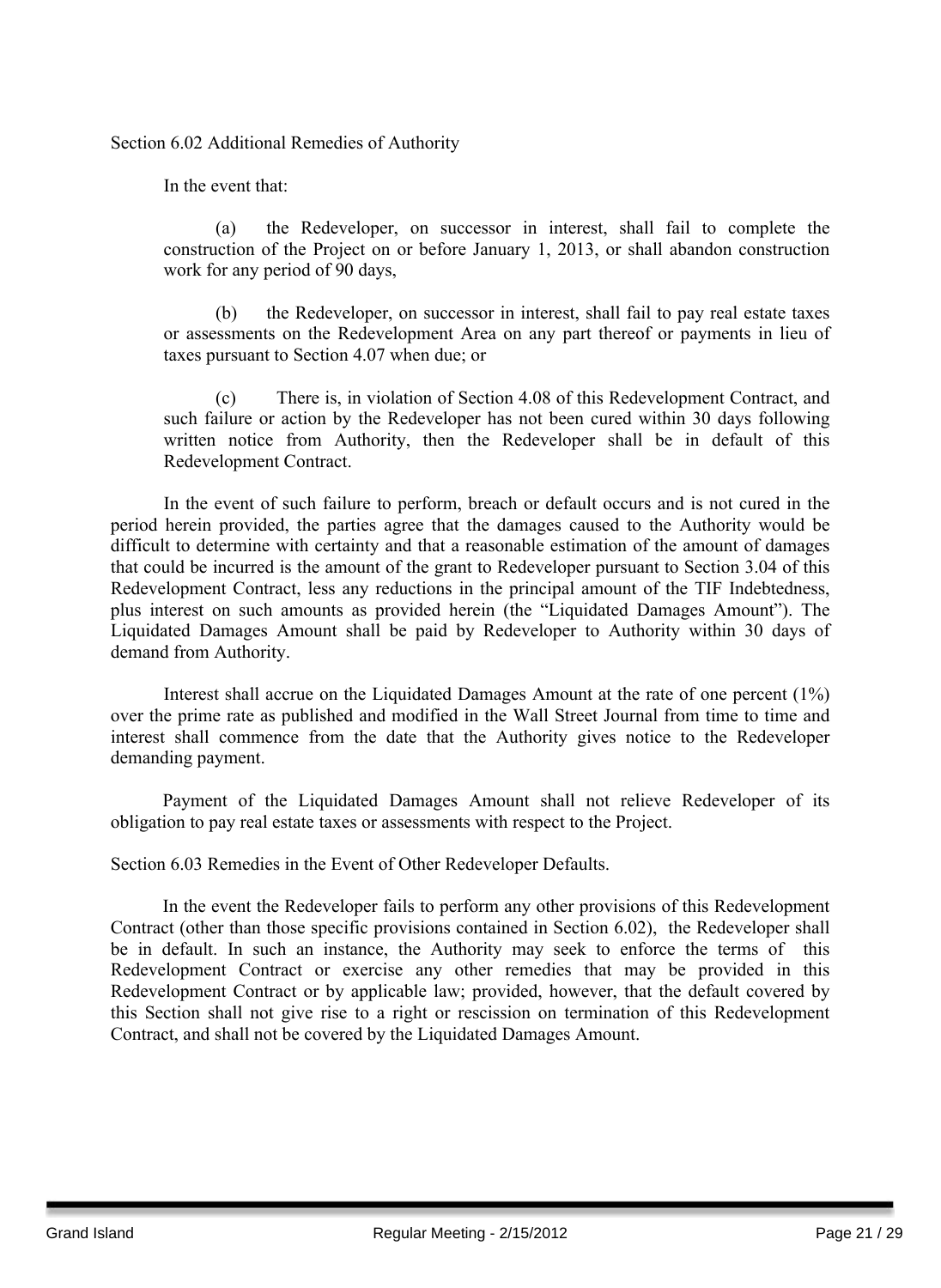#### Section 6.04 Forced Delay Beyond Party's Control.

For the purposes of any of the provisions of this Redevelopment Contract, neither the Authority nor the Redeveloper, as the case may be, nor any successor in interest, shall be considered in breach of or default in its obligations with respect to the conveyance or preparation of the Redevelopment Area for redevelopment, or the beginning and completion of construction of the Project, or progress in respect thereto, in the event of forced delay in the performance of such obligations due to unforeseeable causes beyond its control and without its fault or negligence, including, but not restricted to, acts of God, or of the public enemy, acts of the Government, acts of the other party, fires, floods, epidemics, quarantine restrictions, strikes, freight embargoes, and unusually severe weather or delays in subcontractors due to such causes; it being the purpose and intent of this provision that in the event of the occurrence of any such forced delay, the time or times for performance of the obligations of the Authority or of the Redeveloper with respect to construction of the Project, as the case may be, shall be extended for the period of the forced delay: Provided, that the party seeking the benefit of the provisions of this section shall, within thirty (30) days after the beginning of any such forced delay, have first notified the other party thereto in writing, and of the cause or causes thereof and requested an extension for the period of the forced delay.

Section 6.05 Limitations of Liability; Indemnification.

Notwithstanding anything in this Article VI or this Redevelopment Contract to the contrary, neither the City, the Authority, nor their officers, directors, employees, agents or their governing bodies shall have any pecuniary obligation or monetary liability under this Redevelopment Contract. The sole obligation of the Authority under this Redevelopment Contract shall be the issuance of the TIF Indebtedness and granting of a portion of the proceeds thereof to Redeveloper, as specifically set forth in Sections 3.02 and 3.04. The obligation of the City and Authority on any TIF Indebtedness shall be limited solely to the payment of the TIF Revenues on the TIF Indebtedness. Specifically, but without limitation, neither the City or Authority shall be liable for any costs, liabilities, actions, demands, or damages for failure of any representations, warranties or obligations hereunder. The Redeveloper releases the City and Authority from, agrees that neither the City or Authority shall be liable for, and agrees to indemnify and hold the City and Authority harmless from any liability for any loss or damage to property or any injury to or death of any person that may be occasioned by any cause whatsoever pertaining to the Project.

The Redeveloper will indemnify and hold each of the City and Authority and their directors, officers, agents, employees and member of their governing bodies free and harmless from any loss, claim, damage, demand, tax, penalty, liability, disbursement, expense, including litigation expenses, attorneys' fees and expenses, or court costs arising out of any damage or injury, actual or claimed, of whatsoever kind or character, to property (including loss of use thereof) or persons, occurring or allegedly occurring in, on or about the Project during the term of this Redevelopment Contract or arising out of any action or inaction of Redeveloper, whether on not related to the Project, or resulting from or in any way connected with specified events,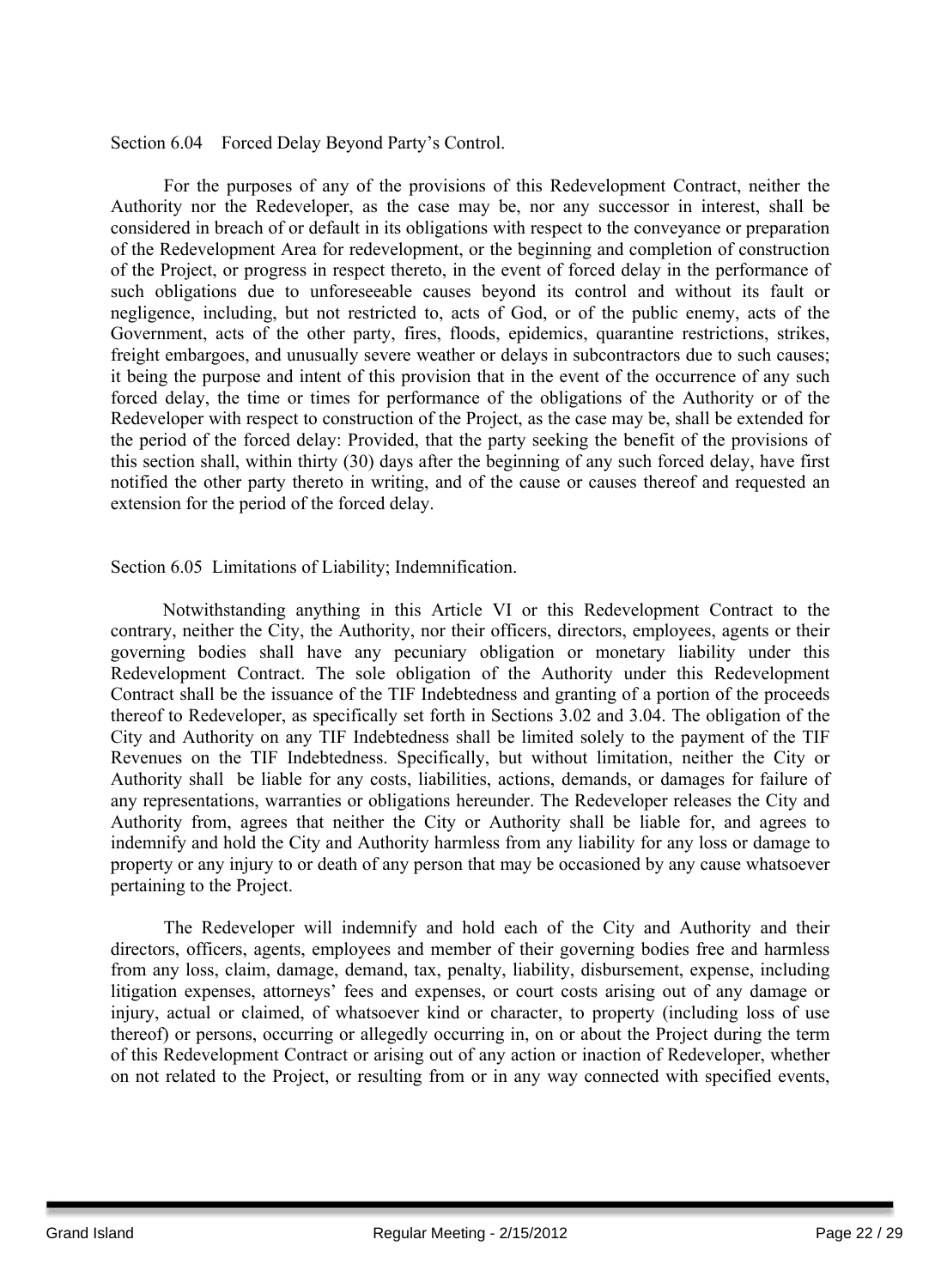including the management of' the Project, or in any way related to the enforcement of this Redevelopment Contract or army other cause pertaining to the Project.

#### **ARTICLE VII**

#### **MISCELLANEOUS**

Section 7.01 Notice Recording.

This Redevelopment Contract or a notice memorandum of this Redevelopment Contract shall be recorded with the County Register of Deeds in which the Redevelopment Area is located.

Section 7.02 Governing Law.

This Redevelopment Contract shall be governed by the laws of the State of' Nebraska, including but not limited to the Act.

Section 7.03 Binding Effect; Amendment.

This Redevelopment Contract shall be binding on the parties hereto and their respective successors and assigns. This Redevelopment Contract shall run with the Redevelopment Area. The Redevelopment Contract shall not be amended except by a writing signed by the party to be bound.

Section 7.04 Third Party Enforcement,

The provisions of this Redevelopment Contract which obligate the Redeveloper shall inure to the benefit of the holder of the TIF Indebtedness, the Hall County Assessor, the City and the Authority, any of whom may, but are not obligated to enforce the terms of this Redevelopment Contract in a court of law.

IN WITNESS WHEREOF, City and Redeveloper have signed this Redevelopment Contract as of the date and year first above written.

COMMUNITY REDEVELOPMENT AUTHORITY OF THE CITY OF ATTEST: GRAND ISLAND, NEBRASKA

 $\gamma$  By:

Secretary Chairman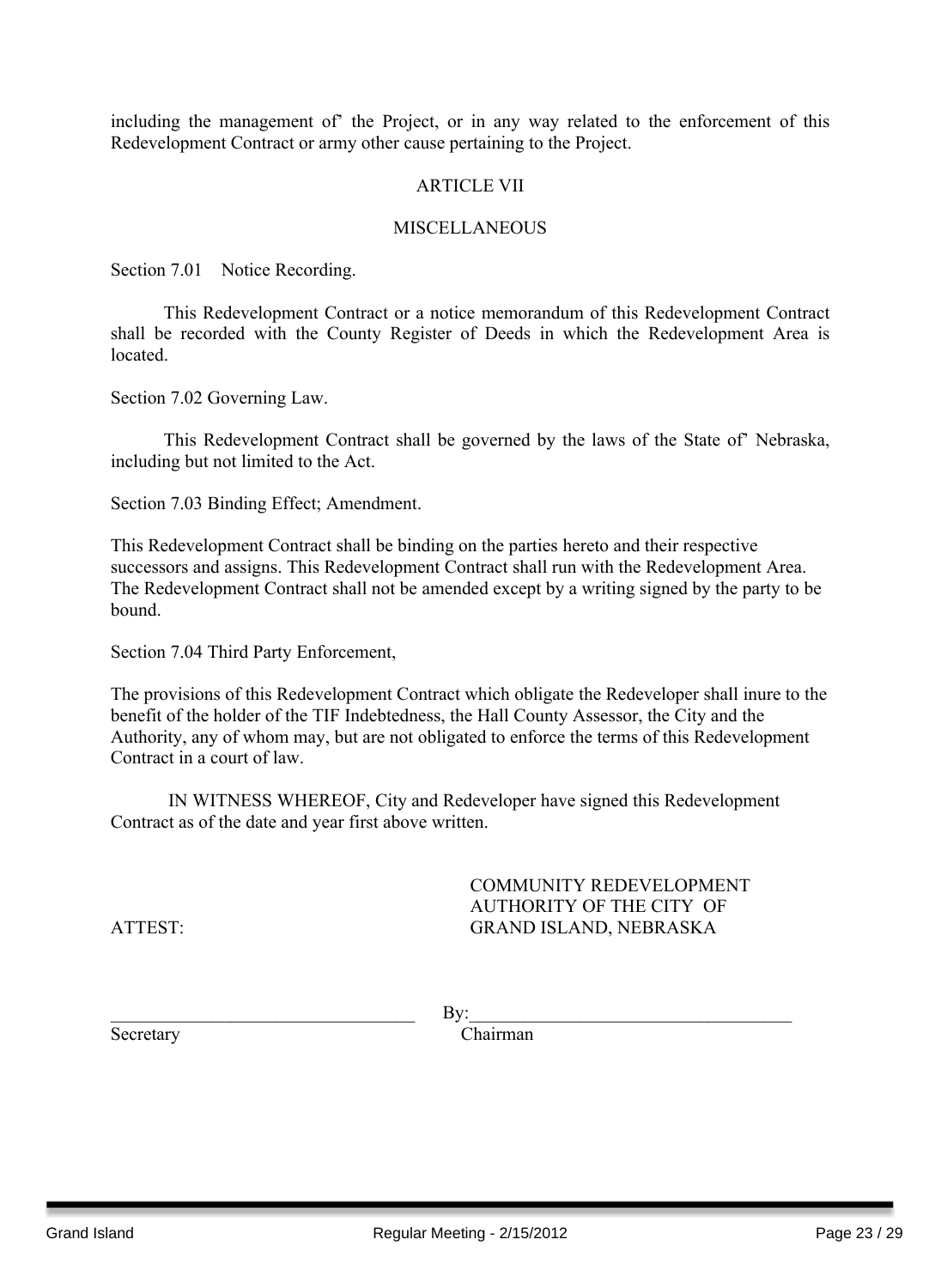Stratford Plaza, LLC

By:\_\_\_\_\_\_\_\_\_\_\_\_\_\_\_\_\_\_\_\_\_\_\_\_\_\_\_\_\_

Manager

#### STATE OF NEBRASKA ) ) ss.

COUNTY OF HALL)

The foregoing instrument was acknowledged before me this \_\_\_\_\_\_ day of \_\_\_\_\_\_, . by and and containing the secretary, respectively, of the Community Redevelopment Authority of the City of Grand Island, Nebraska, on behalf of the Authority.

Notary Public

 $\mathcal{L}_\text{max}$  , and the set of the set of the set of the set of the set of the set of the set of the set of the set of the set of the set of the set of the set of the set of the set of the set of the set of the set of the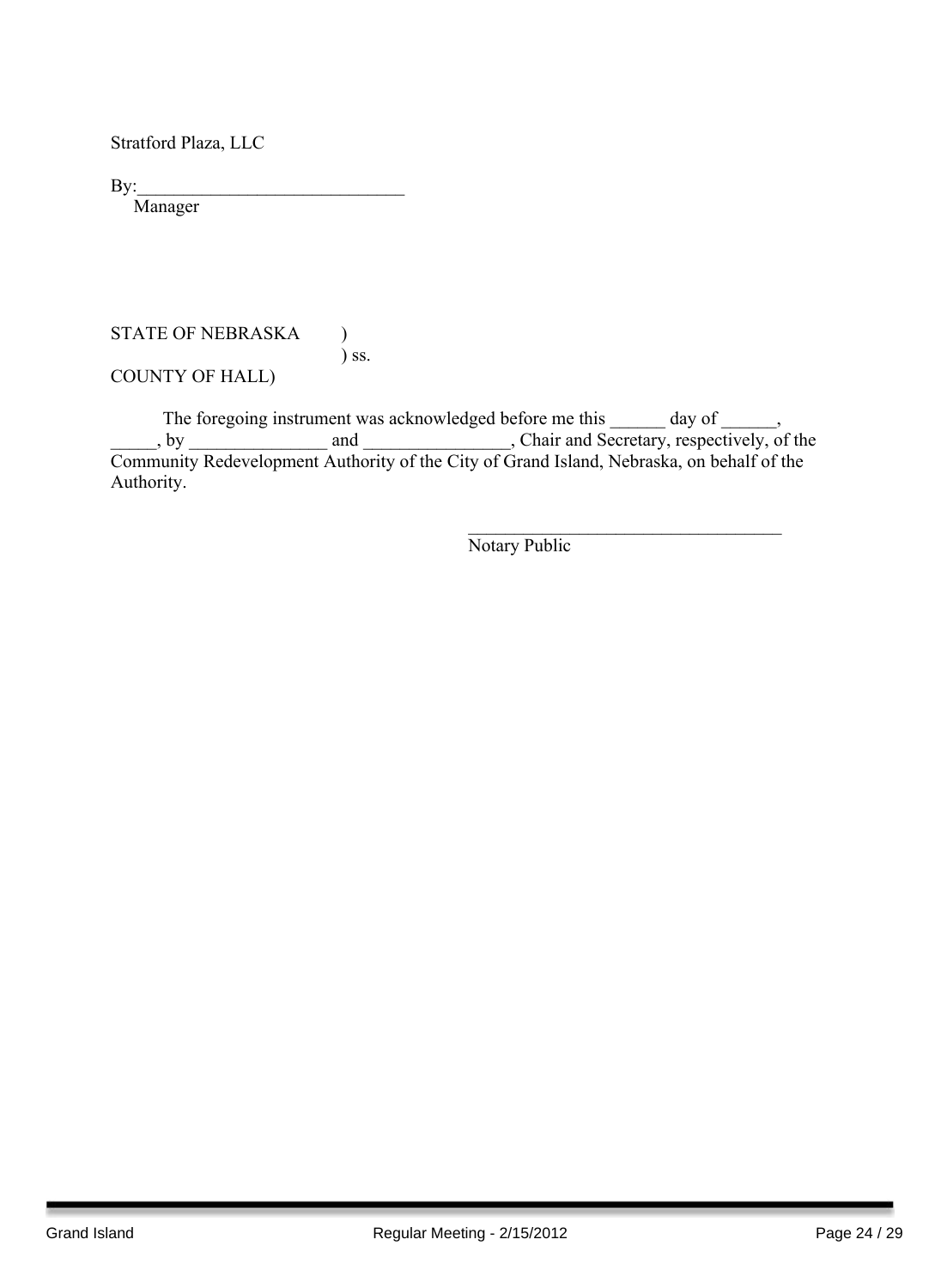## STATE OF NEBRASKA ) ) ss. COUNTY OF  $\_\_\_\_\_\_\_$

The foregoing instrument was acknowledged before me this \_\_\_\_\_\_ day of \_\_\_\_\_\_, \_\_\_\_\_, by \_\_\_\_\_\_\_\_\_\_\_\_\_\_\_\_\_\_\_, Manager of Stratford Plaza, LLC, on behalf of the limited liability company.

Notary Public

 $\mathcal{L}_\text{max}$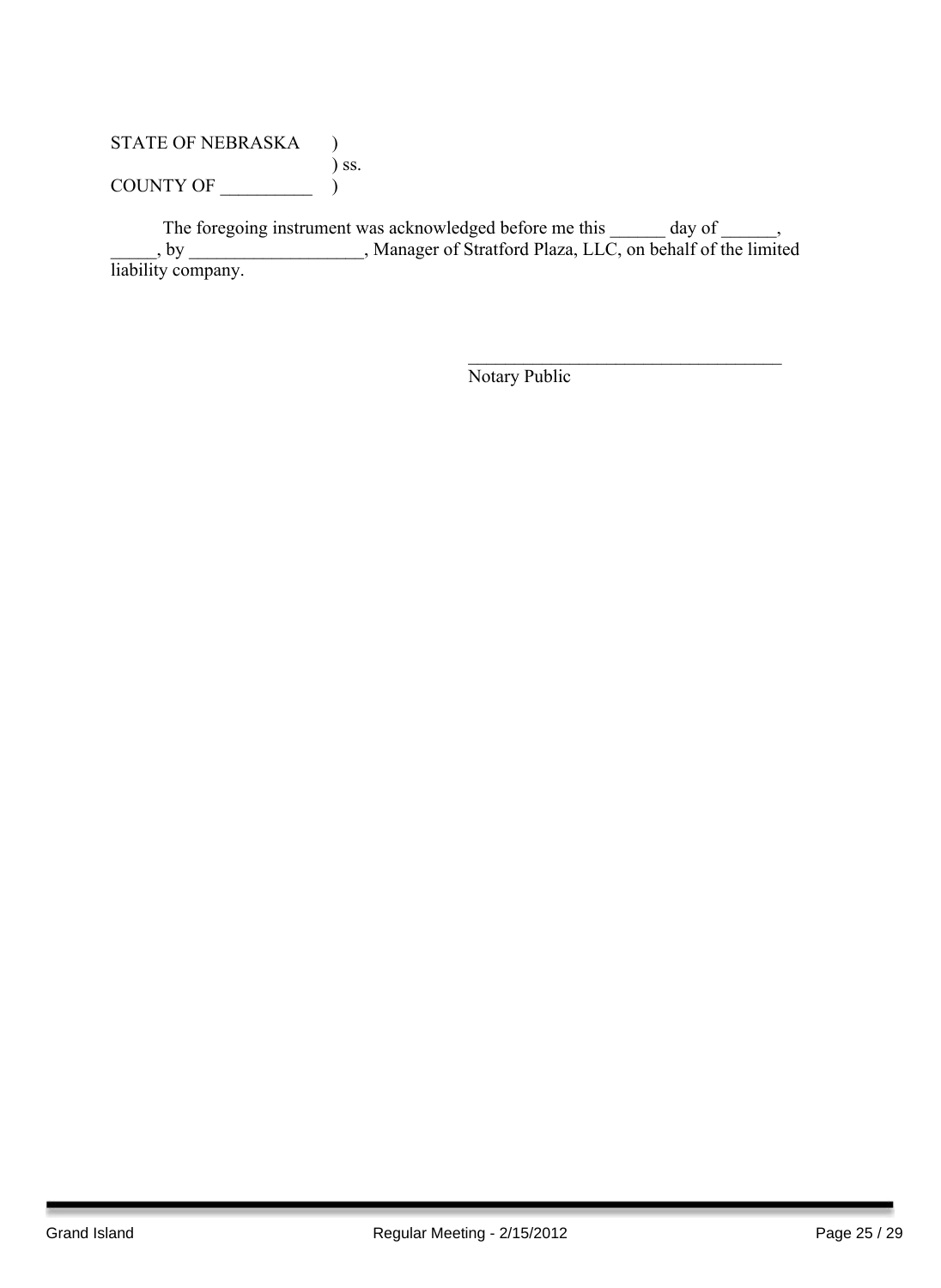#### EXHIBIT A

Lot 11, Woodland Second Subdivision, an addition to the City of Grand Island, Hall County, Nebraska, excepting therefrom a tract of land more particularly described in a Deed recorded as Document No. 200007531 in the office of the Hall County, Nebraska office of the Register of Deeds.

A-I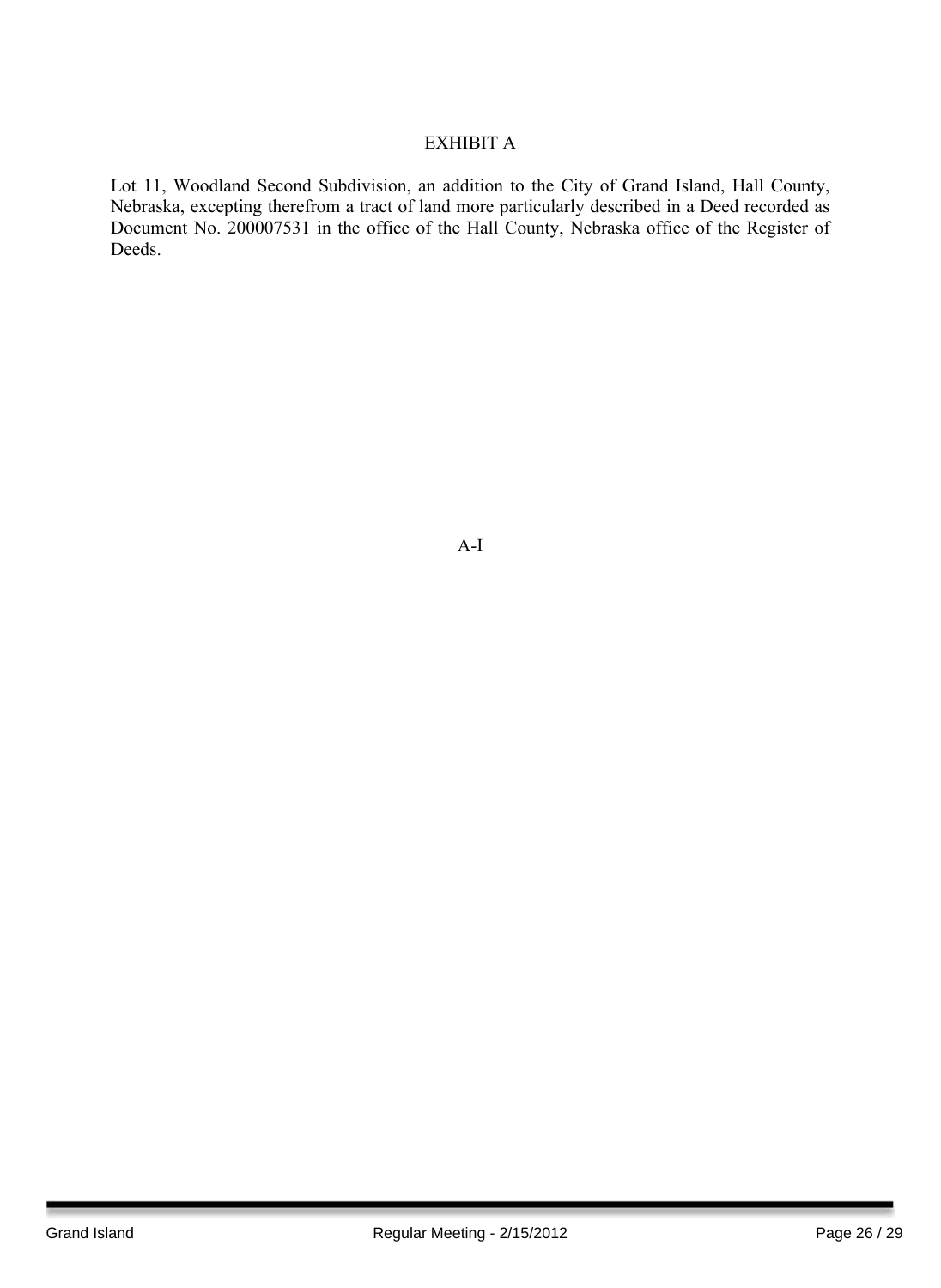#### EXHIBIT B

#### DESCRIPTION OF PROJECT

Demolition, rehabilitation and construction of a exterior façade and interior remodeling of Howard Johnsons Hotel to provide a renovated restaurant for Denny's together with additional parking lot rehabilitation.

B- 1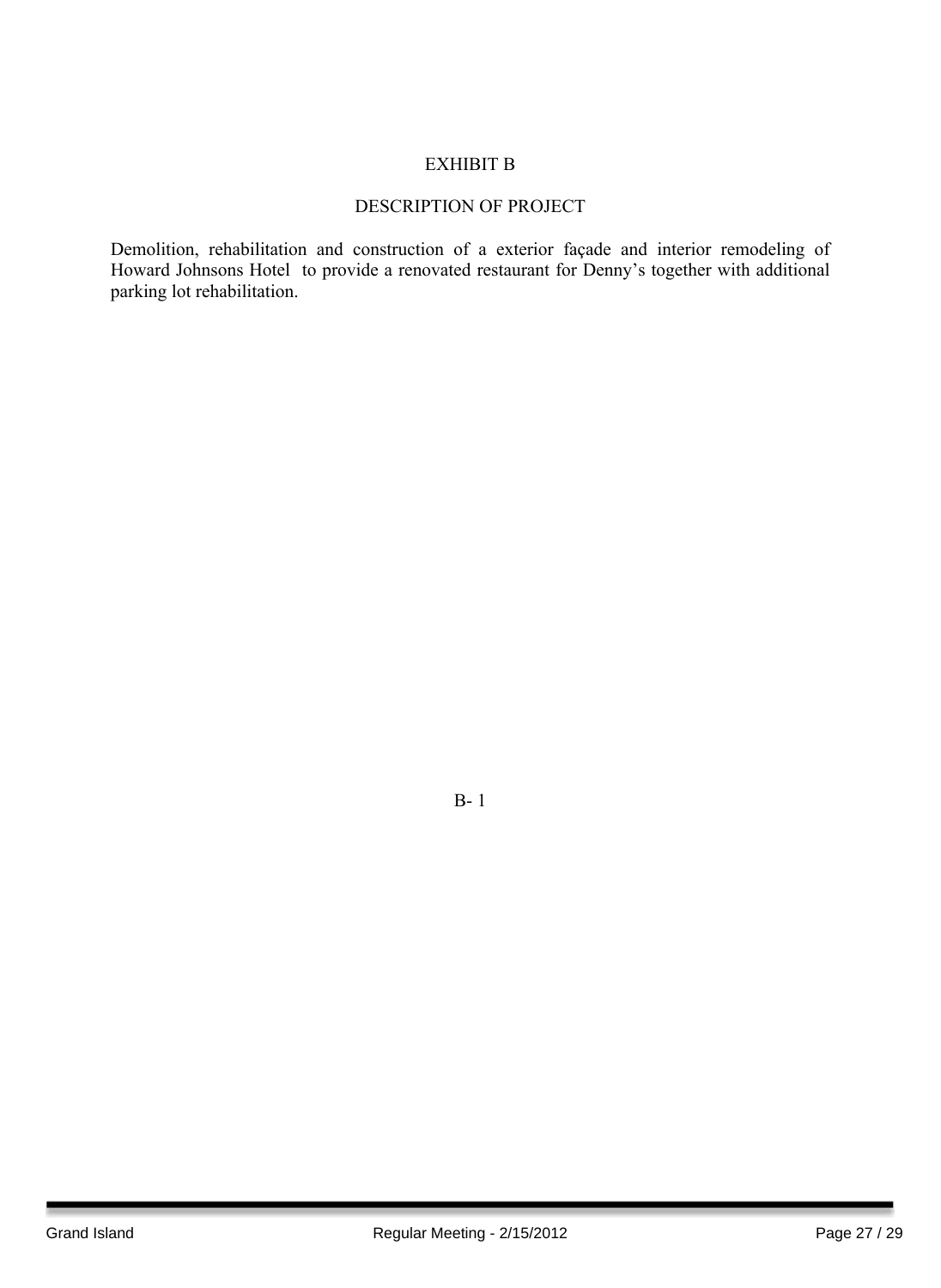# EXHIBIT C

# TIF INDEBTEDNESS

| 1.               | Principal Amount:     | \$524,520.00 [annual payment amounts assumed are \$34968]                                                       |
|------------------|-----------------------|-----------------------------------------------------------------------------------------------------------------|
| 2.               | Payments:             | Semi-annually or more frequent, with payments limited to<br>annual incremental taxes revenues from the project. |
| $\overline{3}$ . | Interest Rate:        | Zero percent $(0.00\%)$                                                                                         |
| 4.               | <b>Maturity Date:</b> | On or before December 31, 2027.                                                                                 |

C-1